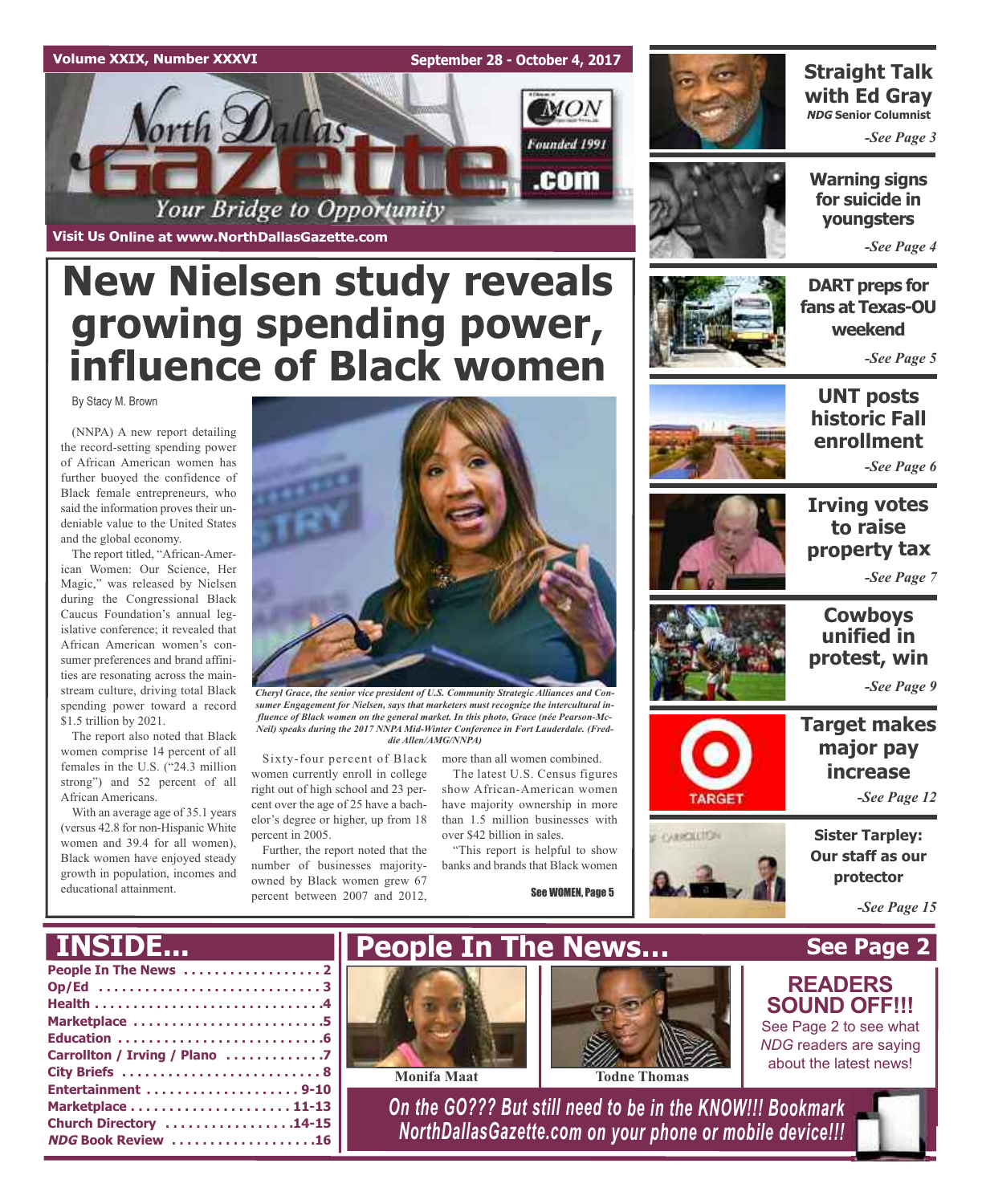#### **People in the News www.NorthDallasGazette.com**

### **MonifaMaat**

(Black PR Wire) New York – Mind-body corrective exercise specialist Monifa Maat (CPT), will be signing copies of her book, BedAerobics Fitness Flow® 18 Mind-Body Exercise Steps for Strength, Flexibility & Balance at Sisters Uptown Bookstore, 1942Amsterdam Avenue at 156th Street in Harlem on September 27th, between 6pm – 8pm.

Bed Aerobics Fitness Flow® ("BAFF") is a mindbody, therapeutic bed exercise system to prevent and manage the onset of joint pain, anxiety and seden-



tarism resulting from health related problems such as cardiovascular disease, diabetes, arthritis, obesity and other chronic diseases. The aim of BAFF is to provide an alternative to individuals who are

#### sedentary, or on bed rest as prescribed by their doctor and even healthy individuals looking for variety and more effective results from their workouts. BAFF is a simple, convenient and affordable way to progressively increase cardiovascular health as it strengthens and stretches the body for better mobility and overall quality of life.

BAFF combines a series of 18 exercise steps which flow seamlessly from one to the other. Each step is combined with aunique motivational affirmation called a "Pillow Quote", that while rooted in biblical scripture is applicable to all faiths. Pillow Quotes are intended to reinforce how one's thoughts and spiritual connectedness may have a direct affect upon the state of one's physical and emotional well-being.

"Deep in my core, miracles are in store…" (Twister, Step #3)

According to the Geriatric Research Education Clinical Center, "inactivity and prolonged bed rest are unnatural states of the human body". One of the best advantages of BAFF is the convenience and practicality of engaging in a healthful, hassle-free workout routine that requires no special equipment andhelps you move better, sleep better and feel better, before

even getting out of bed. BAFF can be practiced safely alone or with the assistance of a healthcare professional such as a physical, occupational or exercise therapist with a doctor's approval.

This coming Fall, Monifa Maat teams up with Ghanaian born two-time body building champion Martin Luther King Addo, founder of Southbridge Fitness Center located in lower Manhattan, New York City (and home to Southbridge Towers, a residential building catering to a large senior population) to offer BedAerobics Fitness Flow as a one hour, 8 session course cater-

ing to seniors, health care professionals and busy professionals in need of wellness solutions for joint pain or limited mobility.

Bed Aerobics Fitness Flow: 18 Mind-Body Exercise Steps for Strength, Flexibility & Balance is currently available in full color, over 100 photos and images. For individual copies or if you need information about bulk orders: monifa@bedaerobicfitness.com.

For more information about Bed Aerobics Fitness Flow:18 Mind-Body Exercise Steps for Strength, Flexibility & Balance please visit www.TheHealthyMotivator.com.

### **Todne Thomas**

One will teach on the history of science and can't wait to take her students to see 15th- and 16th-century books in Houghton Library. Another, who will teach religion, is thrilled to call scholars whose work she admires her colleagues. A third, at the Business School, feels happily overwhelmed by teaching, advising students, and taking on administrative responsibilities.

Each year, Harvard welcomes a new class of ladder faculty. Theirs are the other new faces on campus, and their excitement is some-



what similar to that of freshmen. They start their academic careers with a mix of glee and wonder.

"It's almost surreal," said Todne Thomas, an assistant professor of African-American religions at Harvard Divinity School and the Suzanne Young Murray Assistant Professor at the Radcliffe Institute for Advanced Study. "Seeing faculty whose work I've been reading over the years and finding out that they're just down the hall, there is a kind of positive surreal quality to it, even as you're trying to find your way into the new culture."

Hannah Marcus, an assistant professor at the Department of the History of Science, said she felt the same way.

"I'm thrilled to be here," said Marcus, whose teaching interests include the early history of medicine and the body, art and technology in the Renaissance, and the relationship between faith and science in the early modern period. "Getting started at Harvard is very exciting. There are so many fascinating people to meet and infinite resources to support my teaching and research."

For Scott Kominers, M.B.A. Class of 1960 Associate Professor of Business Administration at Harvard Business School (HBS) and a faculty affiliate at the Department of Economics and the Center of Mathematical Sciences and Applications, teaching at Harvard is a wondrous opportunity.

"It's awesome," said Kominers. "I literally have my dream job."

The three newly appointed professors attended the New Ladder Faculty Institute last week at the Faculty Club, along with 50 other incoming faculty members from across the University. The event, hosted by the office of Faculty Development and Diversity, was a chance to meet new colleagues and learn about resources for teaching and research.

It was also a chance to take stock of the Harvard's

efforts to develop a more diverse faculty. According to the Faculty Development and Diversity office, of Harvard ladder faculty, which includes tenured full professors and tenure-track faculty, 30 percent are female and 22 percent are minorities.

In the class of new tenuretrack faculty, more than 40 percent are female and 37 percent are minorities, which is "very different from the Harvard of the past," said Judith Singer, senior vice provost for faculty development and diversity and the James Bryant Conant Professor of Education.

#### \$69\* DIVORCE **NDG Readers Sound Off...Ed Gray,** *NDG* the NFL was ignited by 45, not deeply held beliefs. **Senior Columnist:** Criminal Defense Family Cases Via Twitter  $@$  Jim-**Dallas Sleeps • DWI / Suspended License • Divorce / Annulment** miesMess **Because It's Good • Child Support / Paternity • WARRANTS Removed ¥ for Business • Custody Modification Elliott's lackluster • 24 Hour Jail Release ¥** Whew! I was about to **• Restraining Order effort is • Occupational license, felonies** fall totally asleep before I **• Protective Order uncharacteristic** read Barbaras' comment. **• Protective Order • Name Change / Adoption according to Garrett** That woke me straight up **• Misdeamenor/Felonies ¥ • Domestic Violence** Other concerns; like wide awake and I read the being home or out in clubs, whole article and then tried Easy Payment Plans @NDGEditor **North Dallas** rather than on a football to dial up the radio show at *- Elena\_Arney* Law Offices Of Vincent Ndukwe **Gazette's editor** field. There are conse-FBRN.net. That didn't **featured in 2017** *via Twitter* quences for our actions! work. So I guess I'll have **Who's Who In** 214-638-5 #doingstupidstuff via to roll back over and go to **Ed Gray NDG Black Dallas** @JaelY007 on Twitter sleep. **Senior Columnist:** Writer Ruth Ferguson *817-277-0196 (Metro) - Anonymous* **Taking a Knee in** is one of the honorees **To share your America** in this year's Who's 2730 N. Stemmons Frwy, Suite 409 • Dallas, TX 75207 Well said Ed. Bravo @edgray1906 **opinion visit** Who In Black Dallas. **Not Ce rtified by the Te x a s Boa rd of Lega l Spe c ia l i za tion** *- Mary Warren* The display of week 3 in **NorthDallasGazette.com** Congrats Ruth! @ruthdfw ¥ If you qualify. \*Fees quoted above are minimum down payment needed to begin processing your case.

*2 | September 28 - October 4, 2017 | North Dallas Gazette*

*For the 411 in the community, go to www.northdallasgazette.com*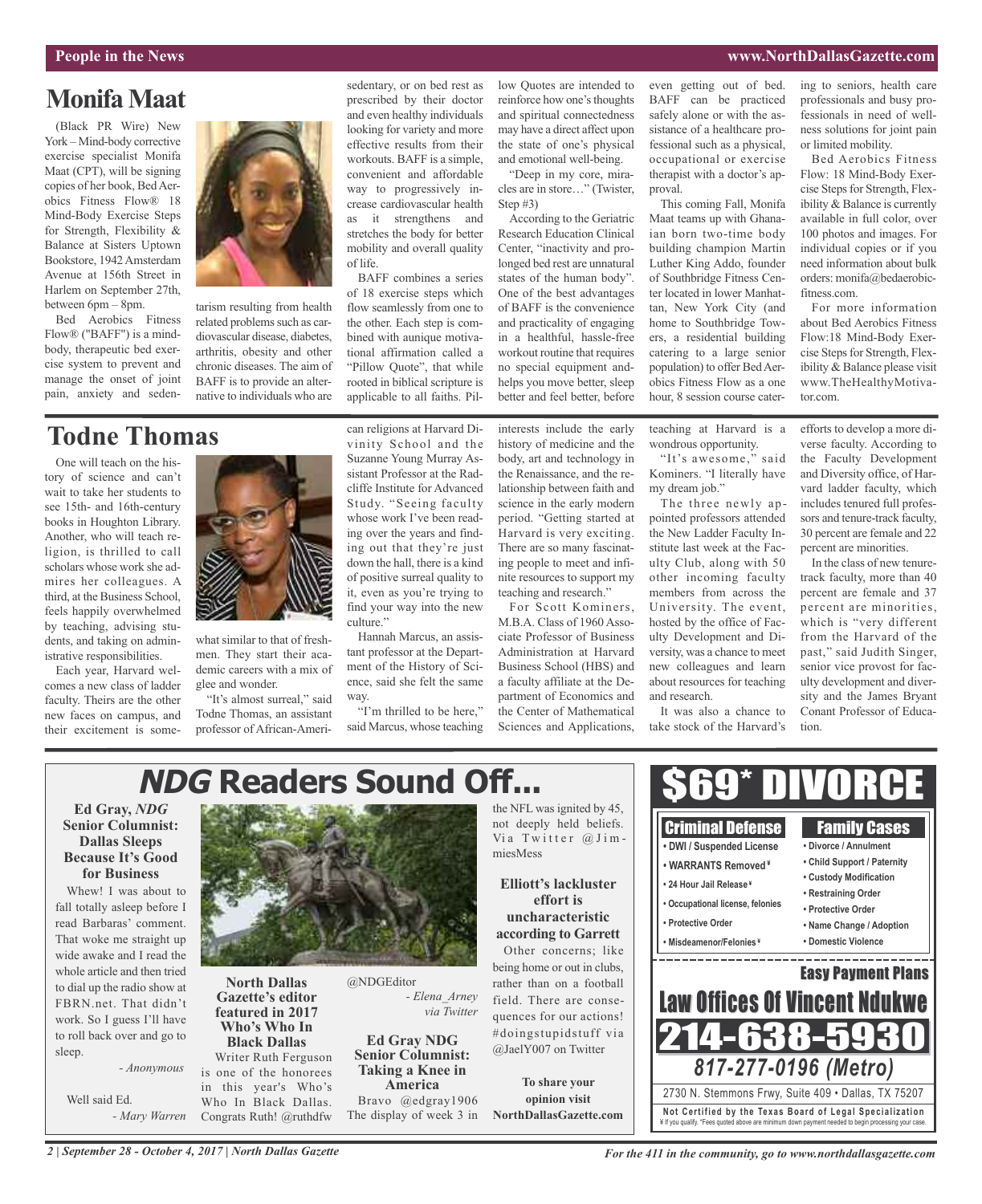### **www.NorthDallasGazette.com Op-Ed**



P.O. Box 763866 - Dallas, Texas 75376-3866 Phone: 972-432-5219 - Fax: 972-509-9058

*"Do what you say you are going to do ... when you say you are going to do it."*

**Publisher's Office:** publisher@northdallasgazette.com

**Sales Department:** marketing@northdallasgazette.com 972-509-9049

**Editorial Department:** editor@northdallasgazette.com

### **Online:**

www.NorthDallasGazette.com www.twitter.com/NDGEditor www.facebook.com/NorthDallasGazette www.pinterest.com/NDallasGazette www.instagram.com/NorthDallasGazette

### STAFF

**Chairman Emeritus** *Jim Bochum*

**Editor** *Ruth Ferguson*

**Religious/ Marketing Editor** *Shirley Demus Tarpley ("Sister Tarpley")* **Senior Columnist** *Ed Gray* **Contributing Writers**

*1933 – 2009*

**Published By** *Minority Opportunity News, Inc.*

> **Web Master** *Todd Jones*

**Special Projects Manager** *Edward Dewayne "Preacher Boy"Gibson, Jr.*

**Community Marketing** *Anna Wilson Nadina Davis*



*Joe Farkus Jackie Hardy Dwain Price Terri Schlichenmeyer Nicole Scott David Wilfong*

> **Production** *David Wilfong*





The Confederate Statutes are finally coming down, and the National Football League players are protesting. I was impressed, taking a knee for justice. I ask, however, what is next? Some Dallasites did not see the importance of taking down a Confederate statue, but they cheered when the NFL players took a knee. Let's get real, this was great theater.

In a case of WWJD, not what would Jesus do, it was what will Jerry do? Mr. Jones took a knee. We all celebrated that America's Team took a knee. For what? Did Jerry sign Colin Kaepernick and hold a press conference to say that his blackballing was wrong.

Did Jerry sign Colin Kaepernick and hold a press conference to say his blackballing by the NFL teams



*Dallas Cowboys players and staff kneel before the national anthem for which they stood. (Image via Dallas Cowboys Facebook page)*

a knee with his players. Kind of stylish, I can't wait until Pop Warner football players take knees in the end zone. If he wanted to do something, he should have signed Colin to a contract, instead of taking a knee.

Now don't get me wrong I support taking a knee, it gets attention to a cause, that exists – protesting police killings, and supporting the Black Lives Matter Movement. Taking a Knee is fashionable, however, it only became fashionable when President Donald

was wrong. No, he just took Trump said Colin Kaepernick was a son of a shut your mouth. Trump was talking about Colin and we didn't dig it. After the symbolism is gone, and everyone gets off their knees, the reasons for the protest that drove Kaepernick to his knees will still be there.

Police brutality and its ancestors the slave catchers, night patrollers, and vigilantes still run rampant in the heat of the night. Preying upon black citizens in their most vulnerable states, impoverished, marginalized, and often times young.

The climate of these times demands more than being on bended knee like a bad remix the song from "Boys to Men" singing group. **Taking a knee in America**

We need to do more than symbolic boycotts of the NFL, or applaud millionaires protesting temporarily for the needs of the permanent oppressed.

To be Black in America, we are always on our knees in prayer, but very seldom do we stand up for self. Next week the symbolism of this past week will be history, what will we do then? The seeds of injustice that drove Colin to his knees will still be there, and we will still have the opportunity to take a stand for **Justice** 

What will you do? It's more than symbols, it's about substance.

I am Ed Gray and this is straight talk.

*Ed Gray is the host of The Commish Radio Show airing Saturdays 3-5 p.m. on FBRN.net, can be reached at eegray62@att.net.*

### **The Forgotten Issue - Police violence against Blacks**

By Jesuorobo Enobakhare, Jr

A photo of Colin Kaepernick tweeted out by Jennifer Lee Chan on August 26, 2016 launched a public debate. Kaepernick stated his action (sitting, which led to kneeling, during the anthem) was due to the oppression of people of color and ongoing issues with police brutality. However what was intended to draw attention to the demand for justice for people of color, quickly turned into a debate centered on patriotism, supporting the US Armed Forces, and First Amendment Rights; meanwhile the subject of his action was quickly and quietly ushered off of the main stage.

Let's take a moment to acknowledge a few of the unarmed men and women of color killed by police courtesy of Daniel Funke and Tina Susman of the LA Times:

• Alton Sterling, 37 Baton Rouge, LA - 2016

• Gregory Gunn, 58 Montgomery, AL - 2016 • Samuel DuBose, 43 Cincinnati, OH - 2015

• Brendon Glenn, 29 Los Angeles, CA - 2015

• Freddie Gray, 25 Baltimore, MD - 2015 • Natasha McKenna, 37

Fairfax County, VA - 2015 • Walter Scott, 50 Charleston, SC - 2015

• Christian Taylor, 19 Arlington, TX - 2015

• Michael Brown Jr., 18 Ferguson, MO - 2014 • Ezell Ford, 25, Los An-

geles, CA - 2014 • Eric Garner, 43, Staten

Island, NY - 2014 • Akai Gurley, 28, New

York, NY - 2014 • Laquan McDonald, 17,

Chicago, Il - 2014 • Tamir Rice, 12, Cleveland, OH - 2014

A few of the names you may be familiar with, all of the names many are not. But most are familiar with Colin Kaepernick and by his actions he spoke for all of them.

In 2017 Colin Kaepernick opted out of his contract with the 49ers. As of yet he has not been signed by another NFL team while at the same time police violence against black men and women has continued. Once again the conversation is not about the victims but has now shifted to the reasons for Colin Kaepernick not being signed by an NFL team, First Amendment Rights and NFL boycotts.

This reminds me of a scene from The Dark Knight - "You spat in the faces of Gotham's worse criminals. Didn't you think there would be some casualties? Things were always going to get worse before they got better." - Alfred Pennyworth to Bruce Wayne (Batman).

Football is the most popularsport inAmerica. Racism and oppression of people of color has been a part of the American way since the founding of this country. Colin Kaepernick unintentionally (or intentionally)

drew a battle line against racism and oppression in front of millions of NFL fans. The battle for the soul of our country was laid bare for all to see. But instead of the issue being confronted and finally resolved, the NFL owners have decided to fight to restore the status quo by the supposedly "quieting" of one voice.

Colin Kaepernick took a knee, not for you nor me, he took a knee for those voiceless known and unknown black men and women who were the victims of police violence and it is now up to us to not only be their voices in protest, but to also to work to change the system and end the bloodshed so that those lives lost will not be lives lost in vain.

*The opinions expressed in this commentary are solely those of Jesuorobo A. Enobakhare, Jr.*

*Contact him by email at jesuorobo@yahoo.com or follow him on Twitter @Jesuorobo.*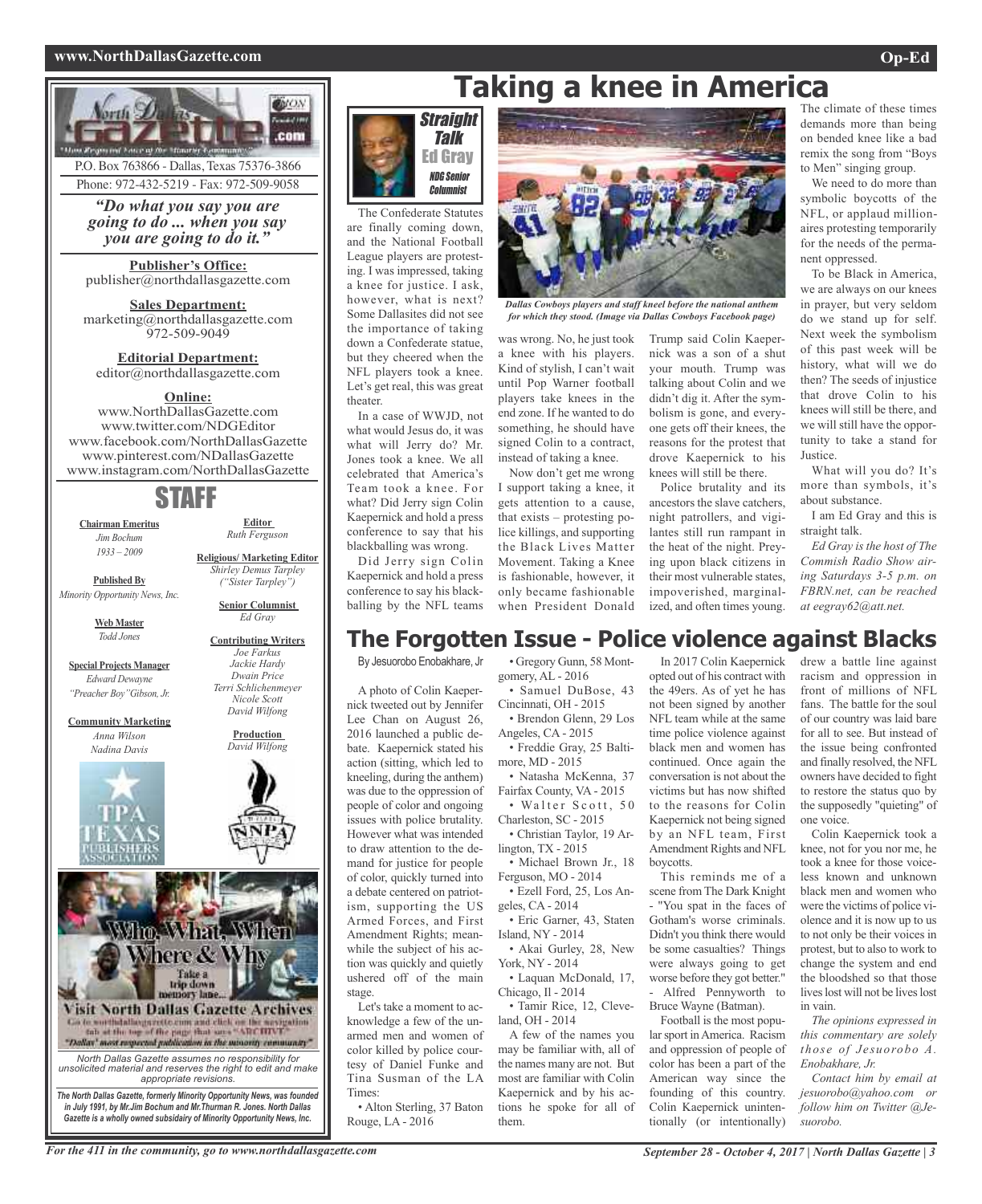### **Health www.NorthDallasGazette.com**

# **Keep close watch for suicide warning signs in kids**

*Yuvi Panda / Flickr*

For the first time ever, suicide has passed homicide as a leading cause of death for young people in America, prompting pediatricians and mental health experts to sound the alarm for parents, teachers and healthcare providers to be alert to warning signs that could signal children at risk. September is Suicide PreventionAwareness Month and experts urge adults to learn more about this growing threat to young lives.

Parkland Health & Hospital System began screening pediatric patients to identify kids at risk long before the Netflix 2017 season hit show "13 Reasons Why" put teen suicide in the headlines. In 2015, Parkland launched a unique Universal Suicide Screening Program to screen not only adults but also youth, ages 12 to 17, to help save lives by intervening immediately with those who need assistance.

"Research has shown that today's teens are exposed to more stresses and pressures than ever before. According to the National Alliance on Mental Health, one in five kids experience a mental health condition, but only 20 percent receive services. Suicide is the second-leading cause of death for 15 to 24 year olds," said Kimberly Roaten, PhD, Director of



tion and Implementation, Department of Psychiatry at Parkland and Associate Professor of Psychiatry at UT Southwestern Medical Center.

"At Parkland we recognize that we have the opportunity to identify children and young adults coming to us for other health services who may also need mental health services. By asking a few questions of every patient, regardless of why they come in for medical care, we can determine if there are reasons for concern and take steps to help."

Parkland uses the Columbia Suicide Severity Rating Scale (C-SSRS), a validated screening tool, with adults 18 and over and the ASQ (Ask Suicide-Screening Questionnaire) with 12 to17-year-olds.

The Parkland Algorithm for Suicide Screening stratifies patients into three sui-

their answers to the screening questions: no risk identified, moderate risk identified and high risk identified. Those at high risk are immediately placed under one-toone supervision, suicide precautions are implemented, and an evaluation by a behavioral health clinician is initiated. Patients at moderate risk are automatically referred to a psychiatric social worker and usually are seen during the same visit. Moderate risk patients who choose not to speak with a psychiatric social worker during the visit receive a follow-up phone call to provide additional support and resources. Parents and caregivers are engaged in the screening process and both patients and their caregivers are provided with printed information about suicide warning signs and community mental health resources. "Social media, cyber-bul-

lying, easy access to drugs and alcohol, dating violence and teen pregnancy are just some of the threats facing young adults," Dr. Roaten said.Although the screening tool can help healthcare providers identify kids at risk, she added that it's important for family, friends, teachers and school officials to know the warning signs that should prompt them to seek professional help for a young person struggling with depression or mental health problems.

Since May 2015, more than 67,000 suicide screenings have been completed for Parkland patients between the ages of 12 and 17. Approximately 2.8 percent of all adolescent patients were found to have potential suicide risk through the screening. According to Dr. Roaten, girls are almost twice as likely as boys to endorse at least one positive suicide screening item and older kids are more likely to endorse a suicide screening item than younger adolescents.

Following are common warning signs of potential suicide risk in adolescents to watch for:

• Threats or comments about killing themselves, also known as suicidal ideation, as well as preoccupation with death in conversation, writing or drawing • Increased alcohol and drug use

•Aggressive or hostile behavior

• Social withdrawal from friends, family, school activities and the community

• Dramatic mood swings or personality change, such

as from upbeat to quiet • Giving away belongings

• Impulsive or reckless be-

havior • Feeling excessively sad

or low • Confused thinking or problems concentrating and learning

• Changes in sleeping habits or feeling tired and low energy

• Changes in school performance

• Running away from home

•An intense fear of weight gain or concern with appearance or neglecting personal appearance

"It's important to know that suicide is preventable and everyone should be fa-

See WATCH, Page 5



### **Most employees want more money instead of better health benefits**

SAN ANTONIO - Sixtythree percent of employees in America indicate that receiving higher wages is more important to them than having better health benefits. These findings are according to the 2017 "Getting Paid In America" survey conducted by the American Payroll Association (APA) for National Payroll Week. The results for 2017 reflect a 12.5% increase over the 2016 replies for this question.

"A wage increase is easy for workers to understand. The value is clear and immediately apparent," said Mike Trabold, director of

compliance risk for Paychex. "In 2017, considering today's unpredictable regulatory environment, the same can't be said for better benefits."

The annual APA survey asked, "What's more important to you, better health benefits or higher wages?" Sixty-three percent of respondents indicated higher wages are more important than health benefits. The number of survey participants with this preference rose 12.5% from the 2016 results for the same question, which indicated only 56% of employees shared

this sentiment.

During National Payroll Week, the American Payroll Association shares information for employees to better understand their paychecks. This knowledge can help them make smarter decisions with how they're paid.

"Maximizing your paycheck is immensely important," said Dan Maddux, executive director of theAmerican Payroll Association. "During National Payroll Week, we teach employees to better understand their payroll-related benefits and how to use them to get the most each paycheck."

### Introducing a new way to meet, work & play! The Economic Empowerment Center is the perfect place for your next trade show, conference or private party!



Monthly meetings ·Special events ·Trade shows

Contact us at 214-540-6932 or

leasing@transformanceusa.org



·Birthday parties

8. Curicea Tenas

Holday parties -Non-profit compaign kickoffs Charch services

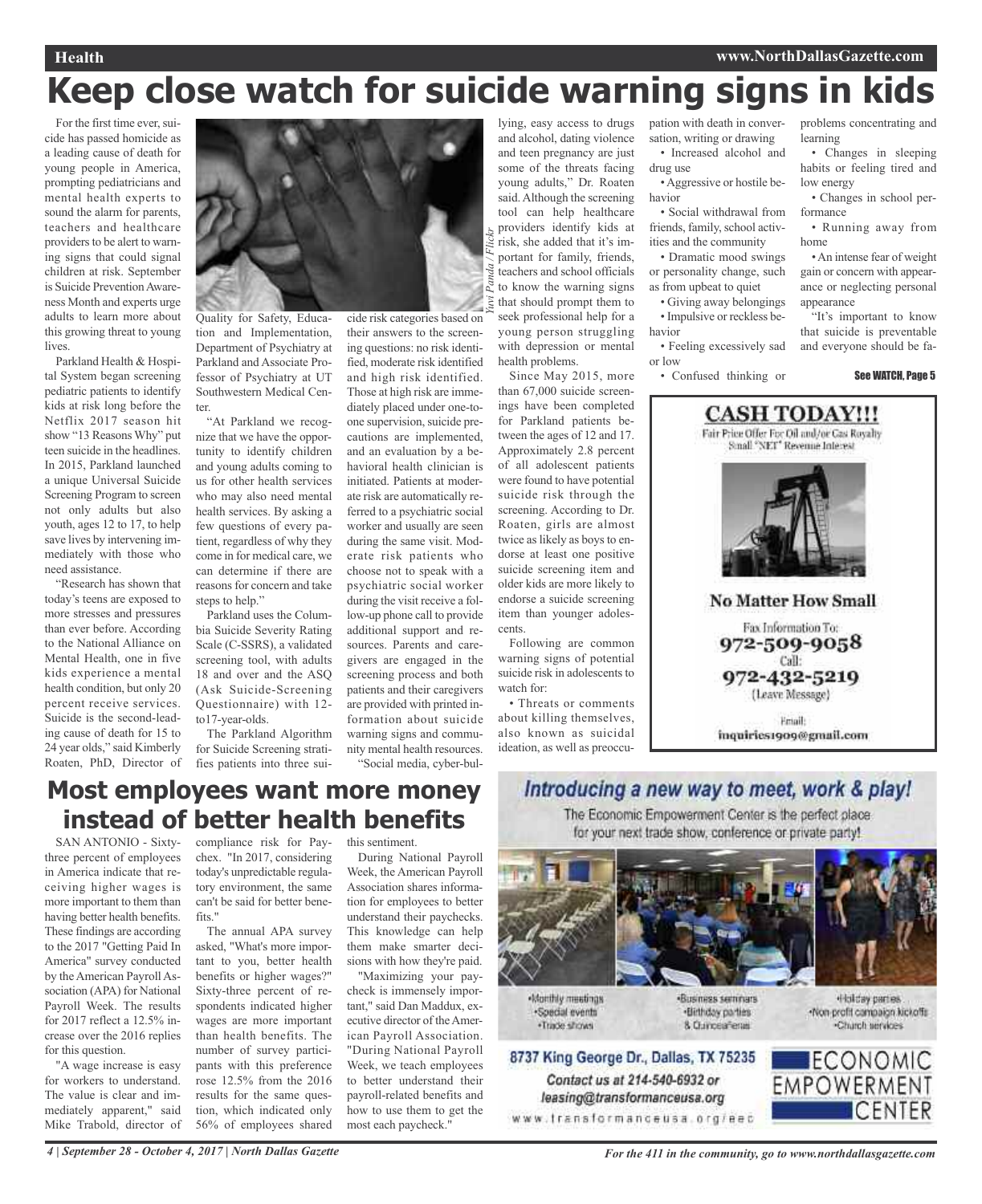# **DART adds service for Texas-Oklahoma football rivalry**

Rivalry football games are exciting for teams, fans and programs, and none is bigger than the annual AT&T Red River Showdown between Texas and Oklahoma, Sat., Oct. 14. Dallas Area Rapid Transit (DART) will be ready with additional service as thousands travel to the State Fair to be a part of the game day atmosphere.

Arrive early since trains typically begin filling more than two hours before kickoff. DART staff will be at Parker Road, Victory and Pearl/Arts District stations four hours before game time to assist customers with ticket purchases.

The fairgrounds are served by two Green Line stations - - Fair Park, located on Parry Avenue at the main fair entrance, and MLK,Jr., located



four hours before the game. These trains will not serve Victory, West End, Akard, St. Paul, Pearl/Arts District, Deep Ellum, Baylor and Fair Park stations. Transfer to the Green Line circulator at Union Station to reach those stations. The special Green Line circulator starts four hours before the game and operates six trips per hour.

tion of their power and beauty is reflected in what they buy, watch and listen to, and people outside their communities find it inspiring," said Cheryl Grace, the senior vice president of U.S. Community Strategic Alliances and Consumer Engagement for Nielsen. "Understanding how Black women's values affect their buying decisions has long been a marketing neces-

Grace continued: "Now, marketers must also recognize the intercultural influence of Black women on the general market, as an increasingly vital part of how all women see themselves, their families and the rest of

The African American woman's independent mindset is present in her growing confidence, selfawareness and rising income, according to the re-

sity."

the world."

port.

south of R.B. Cullum Boulevard and convenient to the Gate 6 entrance and the Cotton Bowl Stadium. To accommodate the game day crowd, DART will place into service additional light rail, buses and Trinity Railway Express (TRE) trains:

• Southbound Green Line trains will leave every 10 minutes from North Carrollton/Frankford Station for

## **WOMEN,** continued from Page <sup>1</sup>

are highly qualified to be recipients of fair lending and to be fairly represented in advertising campaigns," said Samantha Gregory, the founder of the website richsinglemomma.com, a platform developed to help single mothers earn extra cash. "As a Black woman in technology and personal finance, who is also a business owner, those statistics are useful, when I am making a case for working with brands for my blog and business.

Gregory continued: "However, if the powers that be are not educated about these statistics, it is still challenging to get a seat at the table, where all the prime contracts are being handed out."

Briana Santirosa, the founder and CEO of online retailer, Casa de Reinas, said that after working in retail for four years, she made the decision to start her own business.

Santirosa said that fashion and beauty industries often chose to ignore the purchasing power of Black women.

"I do see the market beginning to recognize Black women more and cater to our spending preferences," Santirosa offered.

In Nielsen's new Diverse Intelligence Series report, the global researcher paints a portrait of Black women as trendsetters, brand loyalists and early adopters, who care about projecting a positive self-image. As they wield that #BlackGirl-Magic, Black women play an increasingly vital role in how all women see themselves and influencing mainstream culture across a number of areas, including fashion, beauty, television and music, the report's authors said.

"Black women have strong life-affirming values that spill over into everything they do. The celebra-

WATCH, continued from Page 4

miliar with warning signs and how to respond if a friend or loved one seems to be at risk," Dr. Roaten said.

"Asking a young person how they are feeling and whether they have thoughts of suicide can open the door to conversation about their problems so we can help them get the counseling or professional assistance they need," she said.

Black women are not only redefining what it means to be a woman for

If you or someone you

The circulator does not stop at Convention Center or Cedars stations and operates continually until approximately four hours after the game.

• Northbound Green Line trainsleave every 10 minutes from Buckner Station for MLK, Jr. Station as early as three hours before kickoff. **Example 13**<br>  $\frac{1}{2}$  These trains will not stop at<br>  $\frac{1}{2}$  Fair Park. Fair Park. *Wilfong / ND G*

• Southbound Red and Blue Line passengers can transfer to the Green Line Circulator at Pearl/Arts District Station while northbound Red and Blue line passengers can transfer at Akard Station.

• Specially marked southbound Red Line trains will leave every 10 minutes from Parker

Road Station to MLK, Jr.

themselves, but are at the vanguard of changing gender roles and unlimited possibilities for American women of all ages and races.

The report noted that 64 percent of Black women agree their goal is to make it to the top of their profession; 58 percent agree that they don't mind giving up their personal time for work—20 percent higher than non-Hispanic White women.

Further, 14 percent of Black women have annual incomes of \$50,000 or higher with ages 35–49 enjoying the highest income within the Black female cohort.

For millennial women, 81 percent have never been married, up from 71 percent in 2005 and, with an average household size of 2.47, 29 percent of total Black American households contain a married couple.

Black women also have embraced the social media

know is in an emergency, call 911 immediately. If you are in crisis or are experiencing difficult or suicidal thoughts, call the National Suicide Hotline at 1-800Station starting as early as four hours before kickoff. The specially marked southbound Red Line trains will not stop after Cityplace/Uptown Station and will head directly to MLK, Jr. Station. Passengers on these trains will not need to transfer.

• Southbound Red Line trains going to Westmoreland Station will operate on a regular Saturday schedule with departures every 20 minutes.

• Northbound Red Line passengers will follow a regular Saturday schedule.

• Southbound Blue Line trains to Pearl/Arts District Station will leave every 15 minutes from Downtown Rowlett Station starting four hours before kickoff.

• Northbound Blue Line passengers will follow a reg-

movement #BlackGirl-Magic, a term that describes a cross-platform gathering of empowered Black women who uplift each other and shine a light on the impressive accomplishments of Black women throughout the country.

According to the report, Black women "over-index by 29 percent for spending three to four hours each day on social networking sites and by 86 percent for spending five or more hours each day on social networking sites."

Especially adept at using technology and social media to trade opinions and offer recommendations, Black women 18 and older, more than any other demographic group, have taken social media and adopted it for higher purposes, the report found.

Whether they are buying cars, jewelry, smartphones or beauty products, the advice, referrals and feedback they receive from friends

273 TALK (8255) or text the Crisis Text Line at 741741. Parkland's Victim Intervention Program/Rape Crisis Center offers a 24-hour Sexual Assault and Domestic

ular Saturday schedule. • Eastbound Orange Line passengers from DFW Airport and Irving's five stations will transfer to the Green Line at Bachman Station.

**Community**

• TRE passengers will transfer at Victory Station to shuttle buses to complete their trip to the fairgrounds.

#### **Ride a direct bus**

To help customers avoid rail crowding DART is offering direct bus service to Fair Park from Victory, Bachman (Green, Orange Line), CityLine/Bush, Mockingbird (Red, Blue Line), Pearl/Arts District (Blue, Green Line) and Trinity Mills (Green Line) rail stations. Buses will depart these stations when full or approximately every 10 minutes.

and community play an important role in Black women's purchases, the report said.

Forty-three percent of Black women say they like to share their opinions about products and services by posting reviews and ratings online; 47 percent agree that people often come to them for advice, before making a purchase.

"The trend of Black women becoming increasingly educated and driving the buying power of Black households, means that they are making purchase decisions that historically they didn't make," said Bianca Blake, a marketing specialist. "Couple that with trends of the millennial generation marrying and starting families later, the Black woman becomes an independent decision maker for much more of her journey through life, as opposed to abiding by decisions made by her parents, husband or heavily influenced by her children."

Violence Crisis Hotline at 214.590.0430.

To learn more about services at Parkland hospital, visit www.parklandhospital.com.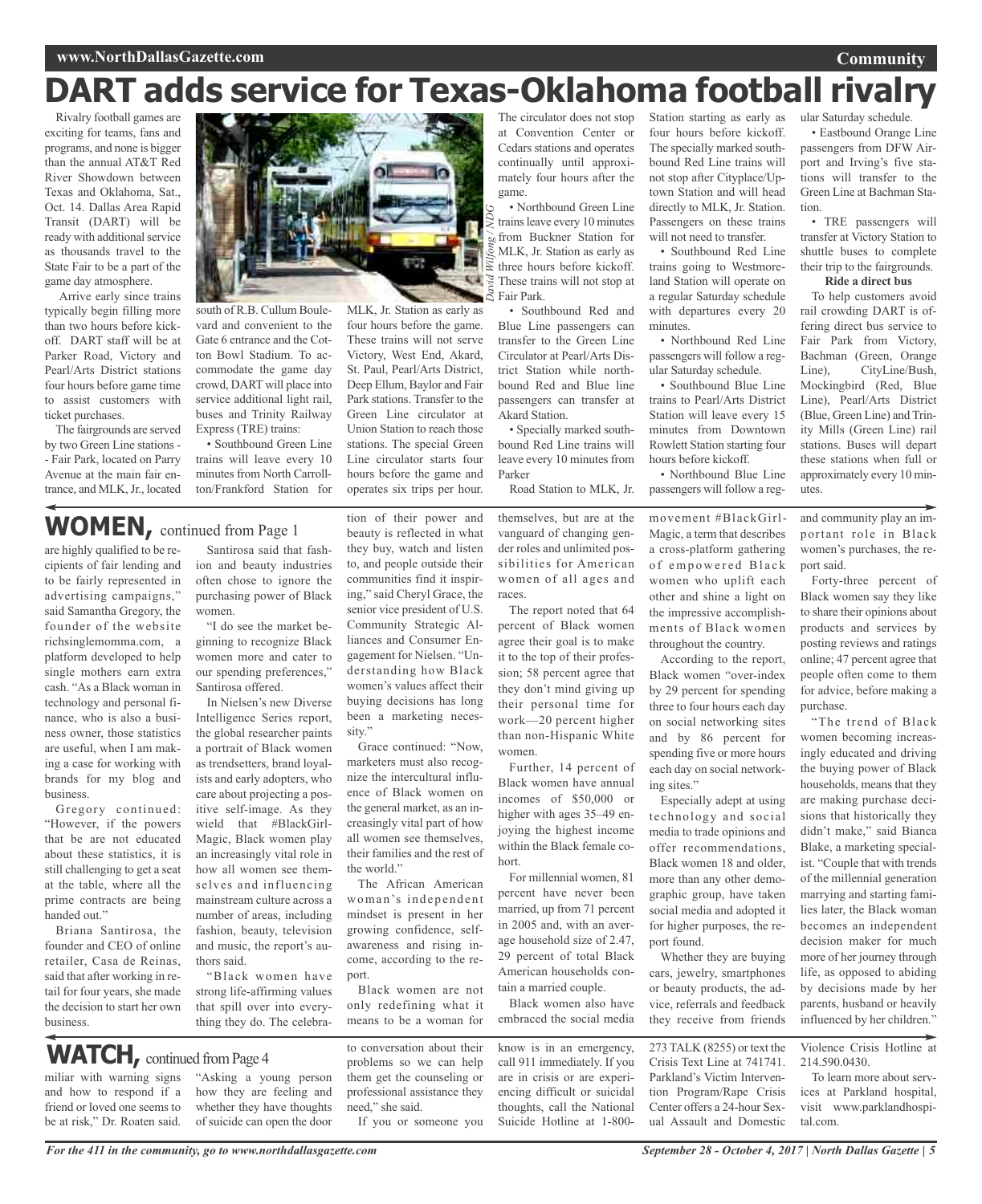## **UNT Dallas announces record enrollment for the Fall semester**

*UNT*

*Dallas*

University of North Texas at Dallas President Bob Mong today announced record enrollment of 3,513 students for the fall semester at Dallas'only public 4-year university. This new record comes one year after UNT Dallas exceeded 3,000 students for the first time last fall and marks the third straight semester for record enrollment at UNTD.

"Our growing enrollment numbers are really a product of all UNT Dallas has to offer its students – we have dozens of quality degree programs designed with career opportunities in mind, we just opened a new residence hall, a new student center is under construction, our law school was recently accredited and we were re-



cently ranked No.2, nationally, for lowest student debt among public universities," Mong said. "We are Dallas' emerging urban university and our enrollment numbers reflect the hard work of our students, faculty and staff to make UNT Dallas special."

UNT Dallas Vice President for Student Access and Success Stephanie Holley leads enrollment efforts for the university and praised her team.

"For the second year in a row, UNT Dallas has exceeded its enrollment goal thanks to a tremendous team effort," Holley said. "Thank you to everyone who put in long hours and made the extra effort to make sure every interested student had a place here at UNT Dallas. I'm proud of our university and I'm proud of our team. We are excited for what lies

ahead."

UNT Dallas isn't just growing from an enrollment standpoint. The tree-lined, 264-acre campus – located just 10 miles south of downtown – is evolving physically, as a thoughtfully-designed campus master plan fills out to accommodate more trail-blazing students. The university's first residence hall is open and full, and it has transformed UNT Dallas into a residential campus. A new \$63 million student center is opens in 2018 and future projects include an amphitheater that will look out onto campus.

In Downtown Dallas, the UNT Dallas College of Law's historic, soon-to-be home – the former Dallas

City Hall at 106 S. Harwood St. – is undergoing a  $$56$ million renovation in order to house the City's only public law school. This historic repurposing of one of Dallas' most-cherished landmarks will be completed in 2019 and is accompanied by a recently-completed \$15 million exterior facelift of the building by the City of Dallas.

Texas State Senator Royce West, a staunch advocate of higher education in Dallas, is quick to point out that UNTD is the most affordable 4-year university in the Dallas-Fort Worth area, offering tuition to fulltime students for under \$8,000 per year. UNT Dallas is diverse, as more than

75 percent of its student body isAfrican-American or Hispanic, which reflects the areas the university serves.

"I am proud of UNT Dallas and this year's new record for enrollment shows that the university is growing with our diverse, urban population," West said. "I championed the creation of the first state-supported, public, four-year university in the city of Dallas because it was time for the largest city in our nation's fourthlargest metropolitan area to have a public university within its boundary. The second was that I wanted accessibility and affordability to higher education for the constituents I served and those yet unborn."

## **College affordability is an affair for the whole family**

By Johnny C. Taylor, Jr. President and CEO Thurgood Marshall College Fund

Do you have \$100,000 saved for your child to earn a four-year public college degree or as much as \$200,000 for that same student to attend a private university? Paying for the high cost of college is a major burden facing many families across the country. In fact, according to a recent study by the Institute for Higher Education Policy, for families from low-income communities, the financial burden can seem daunting and even insurmountable. The cost to earn a college degree can sometimes eliminate higher education options for many deserving and qualified students. Fortunately, across government, corporate and philanthropic circles, millions of people are dedicated to addressing this issue by providing muchneeded resources.

As we work toward equalizing college access and affordability, it is up to families to take specific action in identifying the ele-

best collegiate experience as shaped by costs, training, and student culture. As a parent myself, and leader in the Historically Black College and University (HBCU) space, the issue of college affordability is one that I confront regularly. The good news is that there are things we can do to make sure every student with the grades, desire and work ethic to go to college can do so without finances being the barrier to their success.

Parents Must Start the Conversation Early and Take The Financial Lead

Even if a child is poised to be the first in his or her family to attend college, which should be applauded, it is up to the parents to know key details about applying, enrolling, and paying tuition along the way.

High school students usually consider which colleges they want to attend for a myriad of reasons outside of their career interests and what they can afford. Parents, so excited their child has decided to go to college, then begin the process of

ments that can make for the figuring out how they will meld savings, get loans and apply for scholarships to cover the cost, sadly on a semester-by-semester basis. This is before figuring out if the school of choice is a good fit for their child's aptitude and outlook on education and professional development.

> Parents should have honest conversations with their children beginning as early as the sixth grade about how much personal money may be available for college. There are a lot of hidden college-related costs outside of just tuition. Remember, there are application fees, medical examinations and vaccinations, travel costs, payments for housing, food, books, supplies, and computers.

> If parents don't have the extra money to contribute to their children's education, they must look at alternate options available based on their combined family income. Parents or guardians should also inform their children early that they must also contribute to helping fi-

> > See COLLEGE, Page 12

LET US HEAR FROM YOU! **Send stories and suggestions to editor@northdallasgazette.com For advertising quote print or web opportunity@northdallasgazette.com**

### L NOTICE GAI

These Texas Lottery Commission scratch ticket games will be closing soon:

| Game # | Game Name / Odds                                          | \$   | <b>Official</b><br>Close of<br>Game | End<br>Validations<br>Date |
|--------|-----------------------------------------------------------|------|-------------------------------------|----------------------------|
| 1833   | Lucky No. 7<br>Overall Odds are 1 in 4.17                 | \$5  | 10/20/17                            | 4/18/18                    |
| 1836   | <b>Fiesta De Ganancias</b><br>Overall Odds are 1 in 4.70. | \$1  | 11/22/17                            | 5/21/18                    |
| 1875   | Aces High<br>Overall Odds are 1 in 4.68                   | \$î  | 11/22/17                            | 5/21/18                    |
| 1699   | <b>Big Cash Money</b><br>Overall Dods are 1 in 4.38       | \$2  | 11/22/17                            | 5/21/18                    |
| 1823   | 10X The Cash<br>Overall Odds are 1 in 4.14                | \$2  | 11/22/17                            | 5/21/18                    |
| 1850   | Combo Play<br>Overall Ocida are 1 in 4.35.                | \$3. | 11/22/17                            | 5/21/18                    |
| 1821   | Classy Cash<br>Overall Odds are 1 in 3.70.                | 35   | 11/22/17                            | 5/21/18                    |
| 1835   | Cash Fortune<br>Overall Ockls are 1 in 3.93.              | \$5  | 11/22/17                            | 5/21/18                    |
| 1834   | Willy Wonks" Golden Ticket<br>Overall Odds are 1 in 3.46. | \$10 | 11/22/17                            | 5/21/18                    |
| 1764   | \$1,000,000 Riches<br>Cverall Odds are 1 in 3.05          | \$20 | 11/22/17                            | 5/21/18                    |
| 1756   | High Roller Casino Action<br>Overall Odds are 1 in 2.52   | \$50 | 11/22/17                            | 5/21/18                    |

For detailed subit and game information with **fabilitary any** or out **sue-175-ease**.<br>Next let 16 or sales to parchaut a bough The Fours battery exposed from education<br>methodogenes FLAZ ASSPONSERY. For lesp with a gambling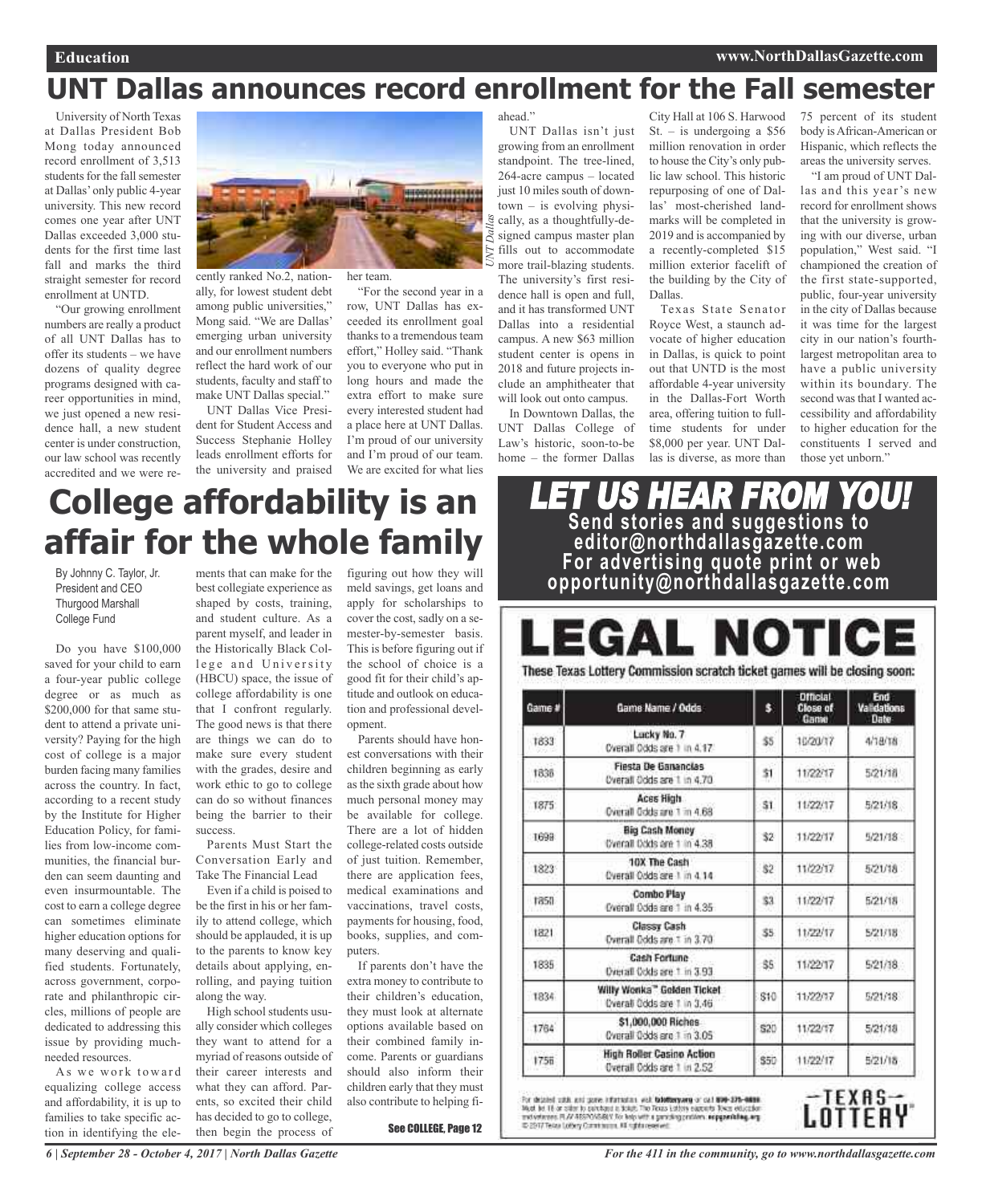### **WAWRIGHT WAS SEXUAL SEXUAL SEXUAL SEXUAL SEXUAL SEXUAL SEXUAL SEXUAL SEXUAL SEXUAL SEXUAL SEXUAL SEXUAL SEXUAL SE**

## **Irving City Council votes to raise property tax revenue**

By Joe Farkus *NDG* Contributing Writer

The Irving City Council voted to maintain its current property tax rate of \$0.5941 per \$100 assessed valuation, raising revenues for the city as a result of increasing property values at its Sept. 21 Council Meeting Thursday night. The arguments in favor of maintaining the tax rate centered around the city's need for more revenue to meet the challenges of both funding new projects and addressing aging infrastructure. Despite broad



*Council member Oscar Ward spoke out against the property tax revenue increase (City of Irving)*

agreement on the need to meet these challenges, two council members proposed enacting the effective rate (a lower rate that would bring

in roughly the same amount of tax revenue as last year). "We can accomplish everything we need to accomplish at the effective

rate," Council member Phil the reduced tax rate. Riddle told his peers.

"I think we owe it to the citizens who choose to be here – that choose to be a part of this city – I think we owe it to them to hold the line on tax rates this year," Riddle declared in a sharp criticism of companies who are getting paid by the City of Irving simply to remain in the city.

Council member Oscar Ward agreed with Riddle, suggesting there are certain actions the city could take to offset the revenue that would be lost by enacting

"[There would be] no cut in any employees, public safety employees, general employees; nothing cut in wages or salaries with this reduction," Ward claimed. "I think it's time to give a little back to the citizens of Irving."

Ward and Riddle proved to be the two lone voices speaking out against a property tax revenue increase. The rest of the council defended maintaining the rate of \$0.5941 rate which was adopted in 2015 and maintained in 2016.

"We have to catch up to what we didn't do the past five years," Council member and Mayor Pro Tem Allan Meagher implored. "We're way behind on fixing our streets. We're way behind on our infrastructure."

"There a percentage of people who will pay more [in] taxes," he continued, "but it's not that much."

The council voted to maintain the property tax rate at \$0.5941 with a vote of 7 – 2. Ward and Riddle served as the only votes against the motion.



*The winner in the Hospitals category was Texas Health Center for Diagnostics & Surgery. (Photo: City of Plano)*

Selection of award finalists was based on routine inspection scores, types of food preparation processes, number of meal periods per day, and opening date of the establishment. Criteria reno enforcement closures or

lated to routine inspections included: maintaining a

inspections, zero critical violations on a routine inspection, zero valid complaints, municipal court citations. Award winners were selected **Plano announces 2017 Food Safety Award Winners**

based on group inspections during the month of August.

More than 1,700 food establishments in the City were divided into seven categories for the purpose of theAward.

**RE-ELECT** JUDGE KIM COOKS www.dgeemicooku.com SSelt ramife Dinner oort: Dathe Louise



For the 411 in the community, go to www.northdallasgazette.com September 28 - October 4, 2017 | North Dallas Gazette | 7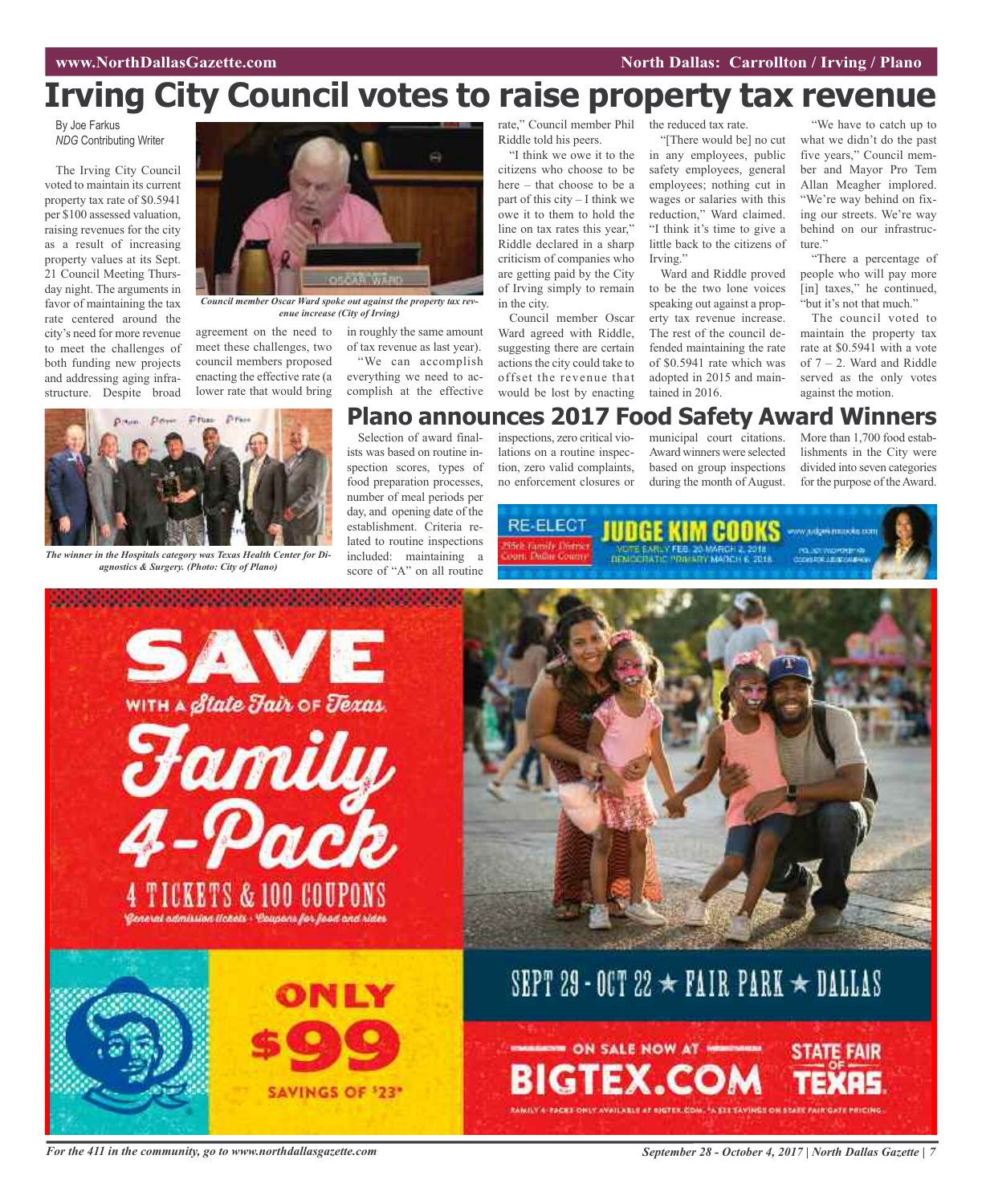### **City Briefs**

### **Allen**

Twin Creeks Golf Course is hosting a charity **Golf Event** on Saturday, Oct. 14 at 501 Twin Creeks Drive, Allen. Check-in is at 7 a.m. and the price for sponsorship is \$115 per individual and \$400 for a group of four. The event will feature prizes, team trophies, former professional football player participation, goodie bags, hot lunch, an auction and raffle, and a chance to win a \$10,000 cruise trip.

#### **Carrollton**

All ages are invited to attend the Library's monthly **Lego Night**. New building challenges will be provided each month for children and their parents. Bring the whole family the third Wednesday of every month. Come out on Wednesday, October 4 from 6 to 8 p.m. at Josey Ranch Lake Library (1700 Keller Springs Road). For more information, visit cityofcarrollton.com/library.

The City of Carrollton will be hosting a **Fall Family Campout** from Saturday, Oct. 7 at 5 p.m. to Sunday, Oct. 8 at 9:30 a.m. at the R.E. Good Soccer Complex at 2355 Sandy Lake Rd, Carrollton. The event will provide families the opportunity to enjoy dinner and a movie under the stars as well as the opportunity to camp overnight. Participants must provide their own camping equipment. Admission for campers is \$7 and \$5 for the dinner and movie – Back the Future (PG). Registration is required and will be allowed onsite from 4 p.m. until dark Saturday afternoon.

#### **Dallas**

The Dallas Area Rapid Transit (DART) Police Department will be hosting a free **National Night Out** against crime event Tuesday, Oct. 3 from 6 p.m. to 8 p.m. The public is invited to meet police, fare enforcement officers, staff and neighbors in the parking lot of police headquarters, 2111 South Corinth Street Road, Dallas. The event will feature food, beverages, face painting, and music. Crime prevention information, safety information, and health and wellness literature will be available for visitors.

### **Farmers Branch**

The City of Farmers Branch will be hosting **Murder & Mayhem Tours** on Friday, Oct 13 and Saturday, Oct. 14 at Farmers Branch Historical Park at 2540 Farmers Branch Lane. Tours will take place every half hour between 5 p.m. and 7:30 pm. each evening. The tours will educate participants on famous and infamous murders, murderers, and mayhem dating back to the Victorian era and beyond. Tickets are \$5 per person and can preordered by contacting the Historical Park at 972-406-0184 or historicalpark@farmersbranchtx.gov. The event is intended for mature audiences; no one under the age of 16 will be admitted.

#### **Garland**

Crafts Made in High Heels will be hosting the **Sidewalk Craft Fair** on Saturday, Oct. 21 from 9 a.m. to 2 p.m. at 2660 Beltline Rd, Garland in the parking lot of Springcreek Church. This outdoor craft fair will have on display handmade items, crafts, unique gifts, and local art. Event organizers are still looking for vendors for the event and are encouraging prospective vendors to contact them at craftsmadeinhighheels@gmail.com or 972-400-5710.

#### **McKinney**

The McKinney Police Department is hosting a **Coffee with Cops** event on Saturday, Oct. 7 at the Starbucks in Adriatica at 6841 Virginia Pkwy, McKinney. The McKinney PD invite residents to join officers for a casual conversation over a cup of coffee, providing a unique opportunity for community members to ask questions and learn more about their local police department.

### **Lewisville**

**The Lewisville Fire Department** will hold its annual **Open House** on Saturday, Oct. 14, from 10 a.m. to 3 p.m., at Central Fire Station, 188 N. Valley Parkway.

There will be free hot dogs, popcorn and drinks available. Activities will include firefighting demonstrations and programs, a safe house maze for kids, simulated vehicle rescue, dive/rescue operations, the Fire Safety Clowns, and appearances by CareFlite and PHI Air Medical.

Members of the Lewisville Police Department will join their fire department colleagues for this event. Carter BloodCare will be on site for a blood drive.

#### **Plano**

8&1 will be hosting the **Heart and Dance Festival** on Saturday, Sept. 30 at the Courtyard Theater at 1509 H Avenue, Plano. The festival will begin at 7 p.m. and will feature many dance companies sand artists coming together to raise money for children with cancer and their families. Proceeds will benefit Alex's Lemonade Stand Foundation with tick-

AT&T PERFORMING ARTS CENTER



*The Cottonwood Art Festival will feature the nation's top visual artists and local bands performing live music (Cottonwood Art Festival)*

adults and children under 12 getting in for \$13 per person.

### **Richardson**

The **Cottonwood Art Festival** will be held on Saturday, Oct. 7 from 10 a.m. to 7 p.m. and Sunday, Oct. 8 from 10 a.m. to 5 p.m. at Cottonwood Park at 1321 West Belt Line Road, Richardson. The event will feature local bands performing rock, country, jazz, blues, swing and folk and the nation's top visual artists competing in a variety of art categories. The admission and parking for the event is free.

*To submit events and announcements, send an email to editor@northdallasgazette.com with headline Community Briefs.*

of new kill). Recentling me commo-







*8 | September 28 - October 4, 2017 | North Dallas Gazette*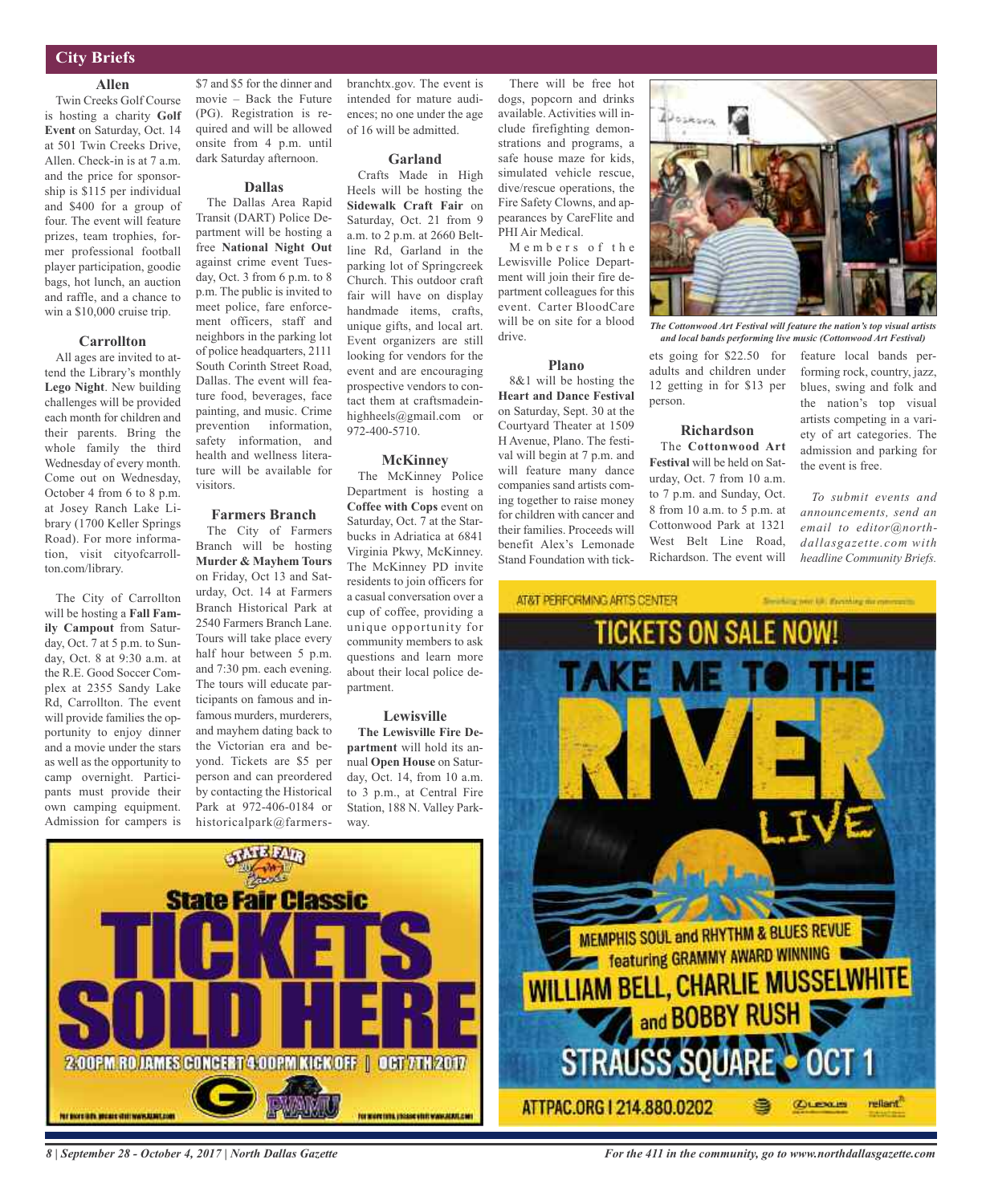## **Dallas Cowboys unified in protest and victory**

#### By Dwain Price **NDG** Sports Special Contributor

Even with a night to sleep on it, it still was difficult for Dallas Cowboys coach Jason Garrett to tell if all the commotion surrounding the national anthem protests played a role in his team's poor start Monday night against the Arizona Cardinals.

In response to negative comments made last Friday by President Donald Trump about National Football League players who protest and don't stand while the national anthem is played, the Cowboys locked arms with each other and knelt down on the sidelines prior to the singing of the national anthem of Monday's game. Then they promptly stood up – arms still locked – while the national anthem was sung.

From there, the Cowboys looked terribly discombobulated before finally finding their way and regrouping in time to struggle to a hardfought 28-17 road victory over the Cardinals.

Garrett said at the outset of the game his players didn't seem distracted by the national anthem flap.

"But again, you have to go out there and play," Garrett said. "And (the Cards) did a good job moving the football, making the plays they needed to early on in the game to sustain drives, and we did not.

"But I really thought our team did a good job just staying dialed in, staying locked in, putting the previous plays behind them and just focused on what we needed to do to get it going offensively and make some stops defensively. And also, the momentum of the game shifted in the second quarter and we started playing the kind of football we wanted to play."

An 8-yard touchdown run by Ezekiel Elliott with 4:57 remaining in the game put

the Cowboys up by 11 and sealed things. However, before the game flipped in the Cowboys'favor, they looked like the same team that was destroyed last week in Denver when they were ambushed by the Broncos, 42- 17.

By the end of the first quarter against Arizona, the Cowboys ran just plays for three yards and had the ball for only one minute and 54 seconds. By contrast, the Cards had accumulated 140 yards on 21 plays and possessed the ball for 13 minutes and six seconds.

Despite all of this, Arizona only took a 7-0 lead into the second quarter. In the meantime, the game turned for the Cowboys in the second quarter when the Cards first had a TD nullified by a holding penalty, then Phil Dawson missed a 36-yard field goal. "We talk a lot about mo-

mentum, but momentum is earned and you earn your momentum by executing," Garrett said. "When they're executing, the way you stop their momentum is you execute and do your job."

Quarterback Dak Prescott tied the game at 7-7 late in the second quarter when he took a read-option for 10 yards and flipped into the end zone. Prescott also tossed a 15-yard TD to Dez Bryant and a 37-yarder to Brice Butler while finishing the night with 13 completions in 18 attempts for 183 yards.

Garrett praised the patience Prescott exhibited as the Cowboys ran their record to 2-1.

"It's challenging because in a game like that when (the Cards) have the ball in that initial drive and go right down and score, and you come out and you have a three-and-out and they go again and they have another long drive," Garrett said. "You look up at the clock and you say, 'Wait, we're into the second quarter, we're midway through the second quarter, we've run six

plays?'

"As a quarterback sometimes you start getting a little anxious, you start getting a little excited. But I thought our defense did a good job — even though (Arizona) had some success moving the ball — making a critical stop, forcing them to kick a field goal on that second drive. Fortunately, (Dawson) missed the field goal, and getting a stop on the third drive and that gave us a chance offensively to get going."

Spearheaded by defensive end DeMarcus Lawrence, the Cowboys sacked Arizona quarterback Carson Palmer six times. Lawrence picked up three of those sacks and joined Mark Gastineau (1984) and Kevin Greene (1998) as the only players in NFLhistory with at least two sacks in each of the first three games of a season.

"He's been battling through things the last couple years and he feels better now," Garrett said of Lawrence. "He's certainly getting off the football and he's playing with a relentless spirit and it's showing up in his production and that production is contagious.

"He did a good job as that game went on (Monday) night getting around the quarterback and affecting him and certainly sacking him."

Meanwhile, Elliott bounced back from the worst game of his career by rushing for 80 yards on 22 carries. That came one game after Elliott's disastrous performance against Denver when he totaled just eight yards rushing on nine carries.

Elliott, of course, is getting used to a newly configured offensive line that has Chaz Green making just his third start at guard and La'el Collins making only histhird start at tackle.

"I think you're always striving to work together to get more comfortable together," Garrett said. "He just needs to run the plays -

everybody just needs to do their job.

"But there's no question there's a familiarity and a continuity to the group up front, those guys together. And also how that group fits with the runner behind them and just how they see things together.You improve by experience and the best experience is game experience."

Of course, the big mystery entering Monday's game was what type of display – if any – the Cowboys would make in regards to last Friday's disparaging remarks by President Trump. And the

See COWBOYS Page 13



*Dak Prescott's leaping touchdown was a key play in Monday's victory over the Cardinals (Image via Facebook)*

Participate in a new clinical research study for lupus rash in Dallas, TX

**Example 2 Second Lupus Rash?** 

For more information, contact Jodi Williams: (214) 424 - 0405

jwilliams@mcrcdallas.com

**Enter to Win! Ticket Giveaway**

*NDG Entertainment Ticket Giveaway!!! Follow North Dallas Gazette on Facebook, Twitter and Instagram to keep up on all the latest!!!*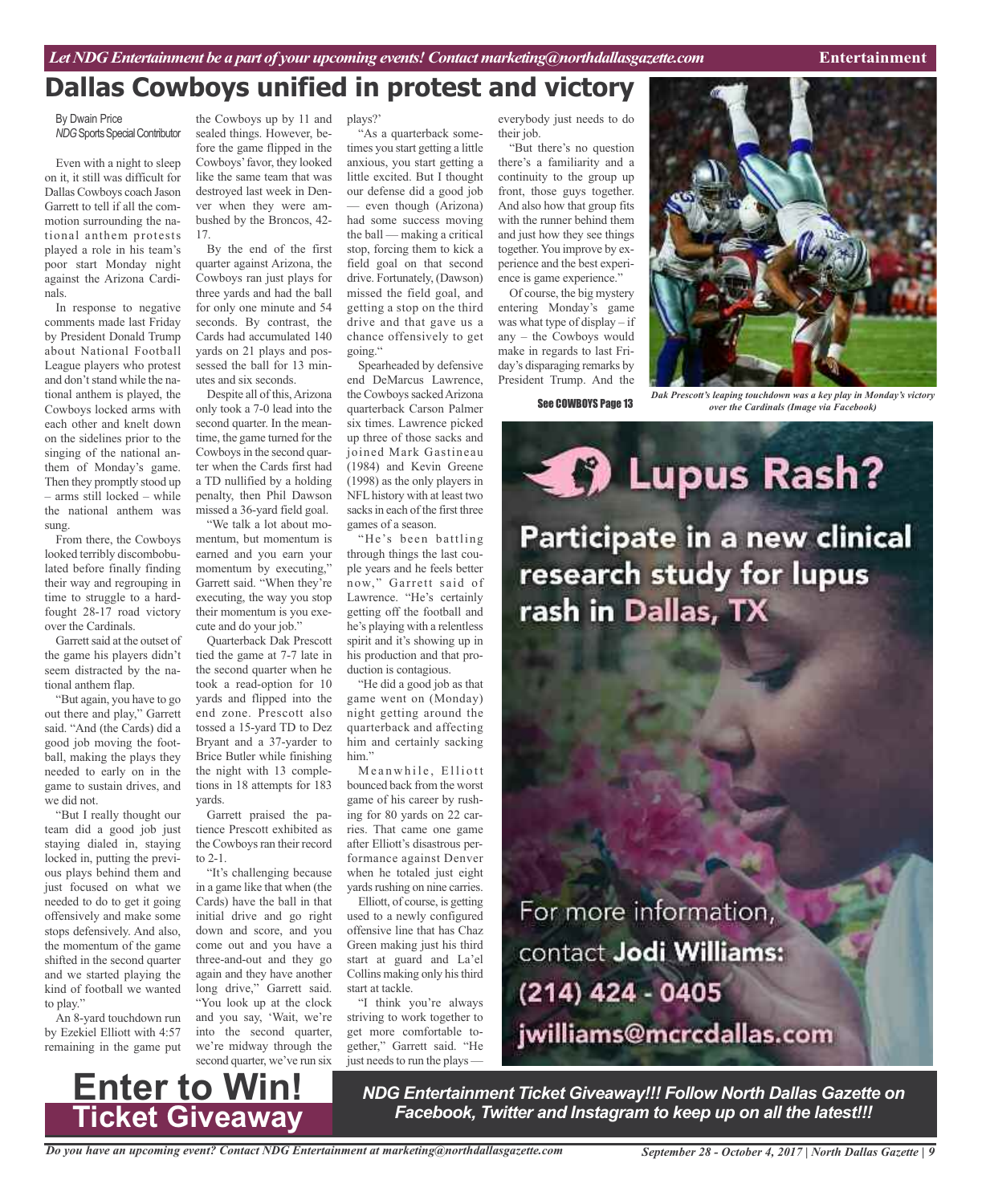# **Tribute to Ray Charles featuring Joe McBride coming to Bishop Arts Theatre Center**

Bishop Arts Theatre Center (BATC), pays homage to music icon, Ray Charles by presenting Unchain My Heart: A Tribute to Ray Charles featuring Joe McBride on Oct. 26-29. This production opens BATC's 2017-2018 Theatre Series entitled Breaking Boundaries which a celebration of the freedom of expression and perseverance. Jazz great, "Smokin" Joe McBride, takes on the role of blues legend Ray Charles, in this tour de force solo performance. McBride electrifies the stage with musical renditions of the Ray Charles classics like Georgia, I Got A Woman, and You Don't Know Me creating a memorable evening.

Much like McBride's muse, Ray Charles, this Fulton, MO native was forced to overcome the challenges



of a sensory disability due to an illness to make their mark in the music industry. McBride began playing the piano at age four. His earliest influences were gospel music, bebop, straightahead jazz, Motown, and '70s R&B and funk. As a teenager, he began singing and playing at jazz clubs.

Around this time, McBride was stricken with a degenerative eye disease that eventually claimed his sight, but his passion for music didn't diminish. He continued his musical studies at the Missouri School for the Blind and Webster University in suburban St. Louis, where he majored in jazz perform-

### **Victoria & Abdul provides viewers with a delightfully charming piece of history**

By Joe Farkus *NDG* Contributing Writer

Set at the turn of the 20th century and adorned with all the pomp and ceremony one would expect with a period piece set in Victorian England, Victoria & Abdul proves to be a delightful, heartfelt, and charming film. It tells the story of two young Indian men – Abdul (Ali Fazal) and Mohammed (Adeel Akhtar) – who are chosen to become servants to Queen Victoria (Judi Dench) in the 1890's.

Abdul charms his way into a much closer role advising the Queen and becoming her most intimate confidant, confounding the aristocratic circle surrounding her (including her own royal family). Abdul's relationship with the Queen sets the stage for conflicts throughout the film regarding race, class, and culture.



*Victoria & Abdul opens in select theaters nationwide Friday, Sept. 29 (Photo Courtesy of Focus Features)*

These conflicts are consistently presented as the result of the hostility the white English upper class has for racial minorities, especially those of lower economic status.

Dench authentically portrays a sick and dying Queen whose passion for life is reignited by her friendship with Abdul. Her ability to effectively

demonstrate both Queen Victoria's often austere demeanor as well as rare glimpses of kindness and compassion gives the film a central performance with enormous credibility.

Another surprising highlight of the film was Adeel Akhtar's performance of Abdul's fellow servant Mohammed, who manages to

See VICTORIA, Page 15

ance. He also attended the University of North Texas.

In 1983, McBride began playing with the band Fattburger and guitarist Steve Laury in San Diego, CA. Following the short stint, his visit to Dallas, TX evolved into an abundant opportunity. He was flooded with performance offers, leading to McBride becoming a popular musician of the city's jazz club scene. During that time, he met a young trumpeter named Dave Love at a function for North Texas State University. The two became fast friends and when Love ventured into the other side of the music business he immediately signed McBride.

McBride's debut album, Grace, released in 1992, instantly made him a core

artist at smooth jazz radio. McBride's other albums released during the '90s include A Gift for Tomorrow (1994), Keys to Your Heart (1996), and Double Take (1998). A stellar guest list of artists that have appeared on his releases includes Grover Washington, Jr., Richard Elliot, Phil Perry, Peter White, Dave Koz, Rick Braun, and Larry Carlton, among others. McBride has also been the opening act for Whitney Houston, Larry Carlton, and the Yellowjackets.

The hits continue as McBride's long sought-after dream came to fruition with the album release with his band, Texas Rhythm Band. The album featured such notable hits as Howzit in Dallas, Everything Remains the Same, the tender ballad It's You, the snappy Lone Star Boogie, and the humorous Texas Blues Cruise. He continued recording during the new millennium, as 2002 saw the release of Keepin'It Real, while Texas Hold'em came out in 2005. Lookin' for A Change appeared in 2009 from Heads Up Records.

Unchain My Heart is suitable for audiences ages 13 and above. All performances are presented at the Bishop Arts Theatre Center located at 215 South Tyler, TX 75208. Showtimes per vary per production please visit bishopartstheatre.org to verify dates and times. General Admissions fees are \$18 to \$30. Discount tickets are available for groups of 15 or more and may be purchased by calling 214-948-0716.



*Do you have an upcoming event? Contact NDG Entertainment at marketing@northdallasgazette.com*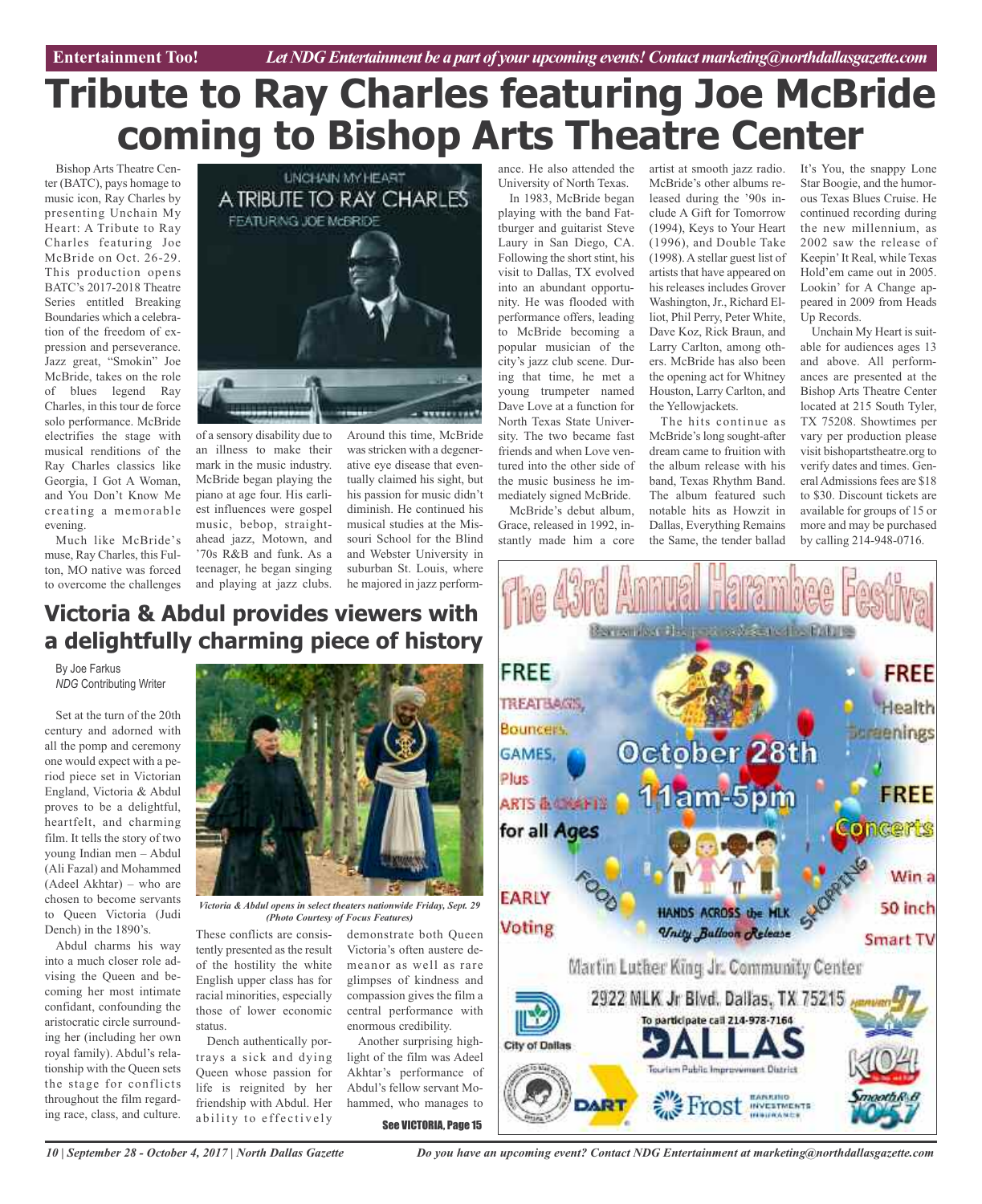## **Investors launch new BlackConnect.com website**

New York, NY (Black-News.com) -- Today, a group of investors announced the launch of BlackConnect.com, a webbased business and social network with a mobile application. Black Connect is the missing link in social media that connects social interaction and business networking for millennials, and connects minority business owners, entrepreneurs, and consumers in a universal way.

Ivan Conard, a recent graduate of Morehouse College, is Black Connect's Director of Sales, Operations, and Development.

"As a sales and finance professional, I find networking to be a seminal tool in empowering both students and entrepreneurs to their full potential," says Conard. "Currently, there are a number of social and employment oriented networking platforms available. While having a similar function, other social media leave a void that Black Connect fills. We want to encourage entrepreneurship among millennials, and help all minority

business owners gain exposure and increase revenue. Our goal is to be the force that elevates minority owned businesses and corporations."

Platinum selling, veteran music producer Rodney (Show) Lemay, and his son, Jahlil Lemay are a father/son entrepreneurial team as coowners of D.I.T.C. Recording Studios in New York City. "I've been an entrepreneur all my life," says the senior Lemay. "It's what I believe in and it's what I instilled in my son. I know that

an integral part of the success of every entrepreneur is connections."

At 21 years of age, Jahlil is a college student and the head engineer. "My dad and I love to support other minority-owned businesses," says Jahlil. "We have so much positive energy for the future of Black Connect and the growth and development of the network."

Morehouse College student, Marshawn Kelly Dickson, is one of Black Connect's HBCU Ambassadors. "Black businesses still represent less than ten percent of all U.S. businesses," commented Dickson. "As a young, future entrepreneur, I' m happy that there is now a business and social network that thoughtfully addresses my needs."

Black Connect's Interactive Business Directory System allows business owners to engage with consumers within the business directory and the online store. Black Connect members can search for minority-owned businesses in their area, and provide feedback to businesses.

Businesses can feature products and create promotions to attract new clients and customers.

**Marketplace**

Black Connect also connects businesses with investors, and facilitates partnerships and mergers. In addition to providing business services, Black Connect also provides the bells and whistles that keep millennials engaged. Black Connect allows members to socialize by sharing photos, video, music, and events. Members can create groups, pages, and much more.

### **U.S. Appeals court permits parts of Texas 'sanctuary cities' law to be enacted**

By Joe Farkus *NDG* Contributing Writer

A three-judge panel ruled on Monday, Sept. 25 that elements of Texas' Senate Bill 4 (SB4) immigration legislation can be enforced. The

legislation cracks down on sanctuary cities and passes on immigration enforcement responsibilities and powers to local government and law enforcement agencies in conjunction with federal immigration law – including the

ability to interrogate crime victims and witnesses on their immigration status.

"SB4 "Show me your papers" is really bad for Texas," Democratic U.S. Senate candidate Beto O'Rourke posted to Twitter shortly after the announcement. "Ask the sheriffs and police chiefs. [It] makes us less safe to begin profiling fellow Americans."

The ruling comes after federal Judge Orlando Garcia placed a temporary injunction blocking the enactment of certain parts of the bill that would require jail officials to honor all detainers. Monday's decision by the

U.S. 5th Circuit Court of Appeals declared that the detainer provision could be enacted.

## **Lowe's Cleburne location accused of discrimination**

Lowe's Companies, Inc., a chain of home improvement and hardware stores with locations across the United States, violated federal law when it refused to accommodate a department manager with a disability at its store in Cleburne, Texas, and instead demoted him to a lower-paying position, the U.S. Equal Employment Opportunity Commission (EEOC) charged in a lawsuit filed today.

According to the EEOC's lawsuit, the employee is disabled because of a spinal cord injury that substantially limits the use of his right arm.

The employee was hired by Lowe's in 2006 as a customer service associate and was promoted to a department manager in 2008.

The company was aware of his disability at the time he was selected for promotion, and he successfully worked as a department manager for six years.

The EEOC said that the disability prevents the employee from using power equipment that requires the use of two hands, but that he delegated that task to associates under his supervision. The EEOC claims that in June 2015, Lowe's notified the employee that he could no longer be provided with a reasonable accommodation, and demoted him to a nonsupervisory associate position. Because of the demotion, his hourly rate of pay was cut by over \$4 an hour.

Such alleged conduct violates the Americans with Disabilities Act (ADA), which protects employees from discrimination based on their disabilities and requires employers to make reasonable accommodations for known disabilities.

The EEOC filed suit in U.S. District Court for the Northern District of Texas, Dallas Division (Equal Employment Opportunity Commission v. Lowe's Companies, Inc., Civil Action No. 4:17-CV-02589-M), after first attempting to reach a prelitigation settlement through its conciliation process. The agency seeks back pay, reinstatement of the discrimination victim to the department manager position, and compensatory and punitive damages for the employee, as well as injunctive relief.

"This employee devoted over a decade of his life to Lowe's, and spent the vast majority of those years in management working successfully with an effective accommodation for his disability," said EEOC Senior Trial Attorney Meaghan L. Shepard. "The sudden revocation of that accommodation and the demotion in responsibility and pay clearly constitutes discrimination in violation of federal law.'

EEOC Regional Attorney Robert Canino added, "It does not appear that Lowe's engaged in a constructive approach -- which the law requires -- to maintain a fair accommodation and retain a proven employee when the company denied him the authority to delegate and use teamwork. Establishing a solid foundation through a workforce should include building on opportunities for employing persons with disabilities.'

**for writers, college students in the Dallas Area** The *North Dallas*

**Paid Internship opportunity**

*Gazette* has an internship position available. The goal is to provide students and aspiring writers an opportunity to gain published clips, experience and professional feedback. The position is for up

to 20 hours a week at \$8.00 per hour. Applicants must have reliable transportation.

**Send resume and writing samples to: businessoffice@northdallasgazette.com**



*September 28 - October 4, 2017 | North Dallas Gazette |11*

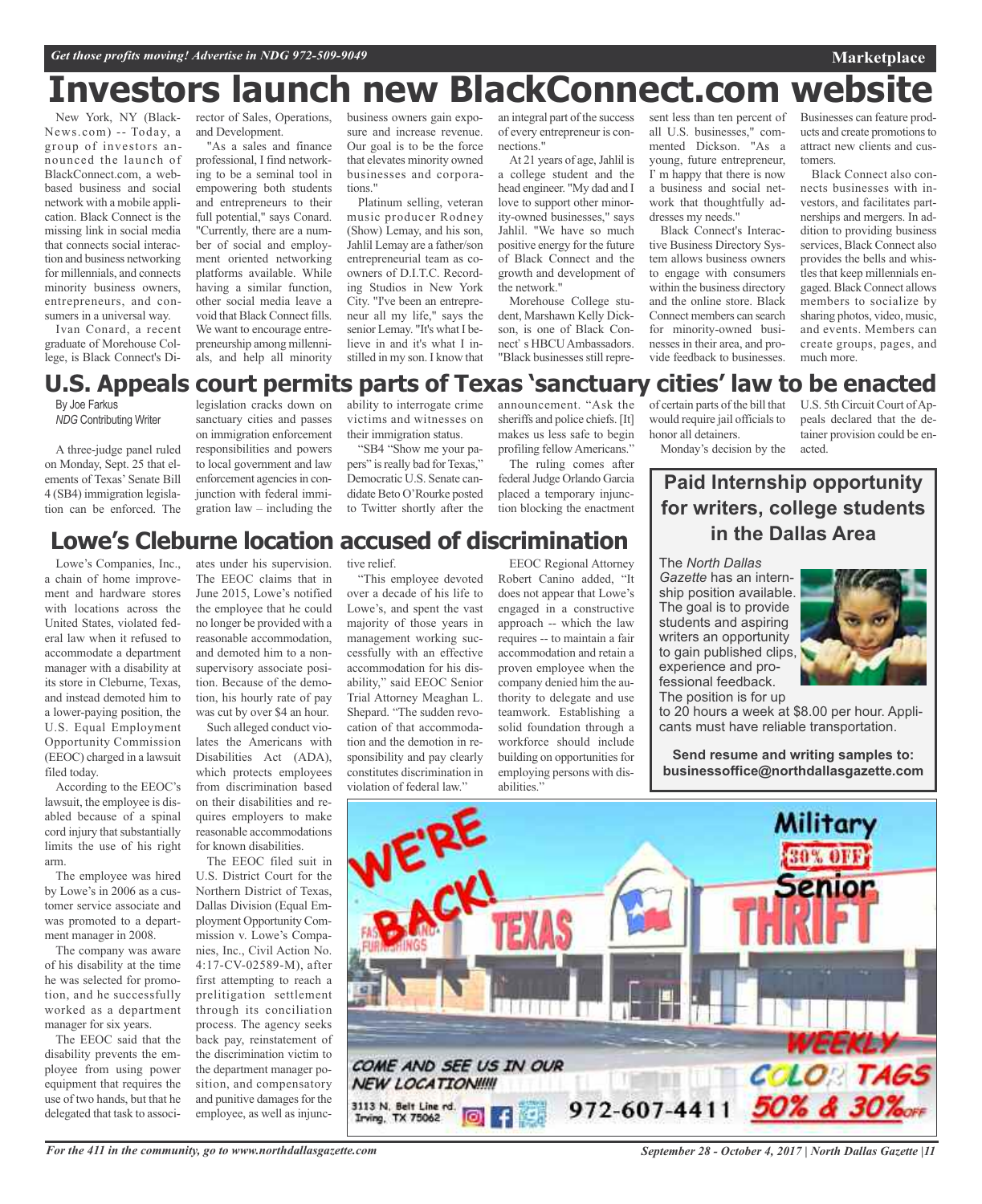## **Target raises minimum hourly wage to \$11** Commits to  $$15$  minimum hourly wage by end of 2020

Target Corporation announced plans to raise its minimum hourly wage for all team members to \$11 in October, along with a commitment to increasing the minimum hourly wage to \$15 by the end of 2020. This significant investment

in its team will allow Target to continue to recruit and retain strong team members and provide an elevated experience for its guests and in the communities it serves.

"Target has a long history of investing in our team members. We care about and value the more than 323,000 individuals who come together every day with an absolute commitment to serving our guest," said Brian Cornell, CEO and chairman of Target. "Target has always offered

market competitive wages to our team members. With this latest commitment, we'll be providing even more meaningful pay, as well as the tools, training and support our team needs to build their skills, develop professionally and offer the

service and expertise that set Target apart."

By moving to an \$11 minimum hourly wage this fall, Target will provide pay increases to thousands of team members across the country before the holiday season. This increase will also apply to the more than 100,000 hourly team members that Target is hiring for the holiday season. The commitment to move to a minimum hourly wage of \$15 will be implemented between now and the end of 2020.

### **Study shows average Texas worker feels they deserve a \$8,757 raise**

It appears Texas workers feel they deserve a little more than what they are getting. In fact, recent poll shows they want an extra 10 days of vacation each year and more money.

What would we definitely like more of? Two things spring to mind: more money, and more vacation time, right? So if it was left up to us, and not our employers, how more of each would we awards ourselves? How much do we think we actually deserve?

To find out, recording systems and equipment firm, Intelligent Video Solutions – (ipivs.com) – carried out a survey of 3,000 U.S. workers,

and came up with some pretty interesting results. Firstly, it's no surprise that we all think we should be in line for a pay raise – on average,Americans believe we deserve a not-insignificant 37.6% increase (or \$11,378.52 more per year than our current salary). That did vary across the states, however, with Marylanders believing they are the most undervalued, and be should be paid \$17,508.31 more per year. Those who are happiest with their current remuneration are West Virginians, whowould be happy with just \$2,271.40 more a year. Texansfeel they deserve an extra \$8,757 per year.

Intelligent Video Solutions

## **COLLEGE,** continued from Page <sup>6</sup>

nance their college education through good grades, summer jobs, high test scores, and community service that will earn them scholarships and grants. It's not just the parents' responsibility; our children have some responsibility too.

Parents, if you do not know how to take the lead, that is okay; don't be afraid to seek help. There are plenty of free resources, books and reputable online services that can help ranging from the Department of Education to Strada Education Network.

Families Should Consider All Options and Available **Resources** 

Thurgood Marshall College Fund (TMCF) works to provide graduating high school students and current HBCU students with scholarship opportunities and in-

formation on college prospecting. In many instances, attending one of our publicly-supported HBCUs, coupled with a TMCF scholarship, can prove to be a smart value proposition for incoming freshmen students. With programs like our Leadership Institute and our list of scholarships and wrap-around services, I have seen TMCF scholars graduate debt-free … with job offers! We take great pride in working with select students to identify programs of strength at our 47 member-schools. TMCF works with families to pair students with programs to create the best geographical, financial and cultural fit based on the interest and talent level of each student upon graduation.

Choosing the right college is a decision requiring

also surveyed workers by industry. While attorneys get a bad rep as being shark-like, they're actually the industry who feel they deserve the least raise, at only a 30% increase. While they may not all be pro-bono, it looks like they might not be that unreasonable after all when it comes to pushing up their hourly rates!

Perhaps surprisingly, the industry you might think would ask for the least actually asked for more than the lawyers: charity workers believe they deserve an increase of 32.22%! And despite the telephone-figure salaries we imagine bankers must be on,

substantial research and a strategic approach. Even if the best fit for a student is starting off at a community college program with matriculation agreement to a publicly-supported HBCU, be encouraged, be open and be focused. The school and, ultimately the career, we choose will affect the trajectory of our financial health they're still not happy, and

and our professional mobility. And it will impact how we invest in, influence and guide the next generation of engineers, teachers, public servants, and entrepreneurs. *Johnny C. Taylor, Jr. is the* 

*President & CEO of Thurgood Marshall College Fund (TMCF), the largest organization exclusively representing the Black College Community. Prior to joining TMCF, he spent many years as a successful corporate executive and attorney. Follow him on Twitter at @JohnnyCTaylorJr.*

feel underpaid; they feel they deserve 41.43% on top of what they currently earn. However, they're not the most money-grabbing industry of the lot – that accolade

falls to the tech industry. Even though we've all read news reports which regularly inform us that this or that tech company has recently floated on the stock exchange for

gazillions of dollars, apparently it's still not enough for these Silicon Valley whizz kids! They feel they deserve over 50% more money: 57.69%, in fact.



*For the 411 in the community, go to www.northdallasgazette.com*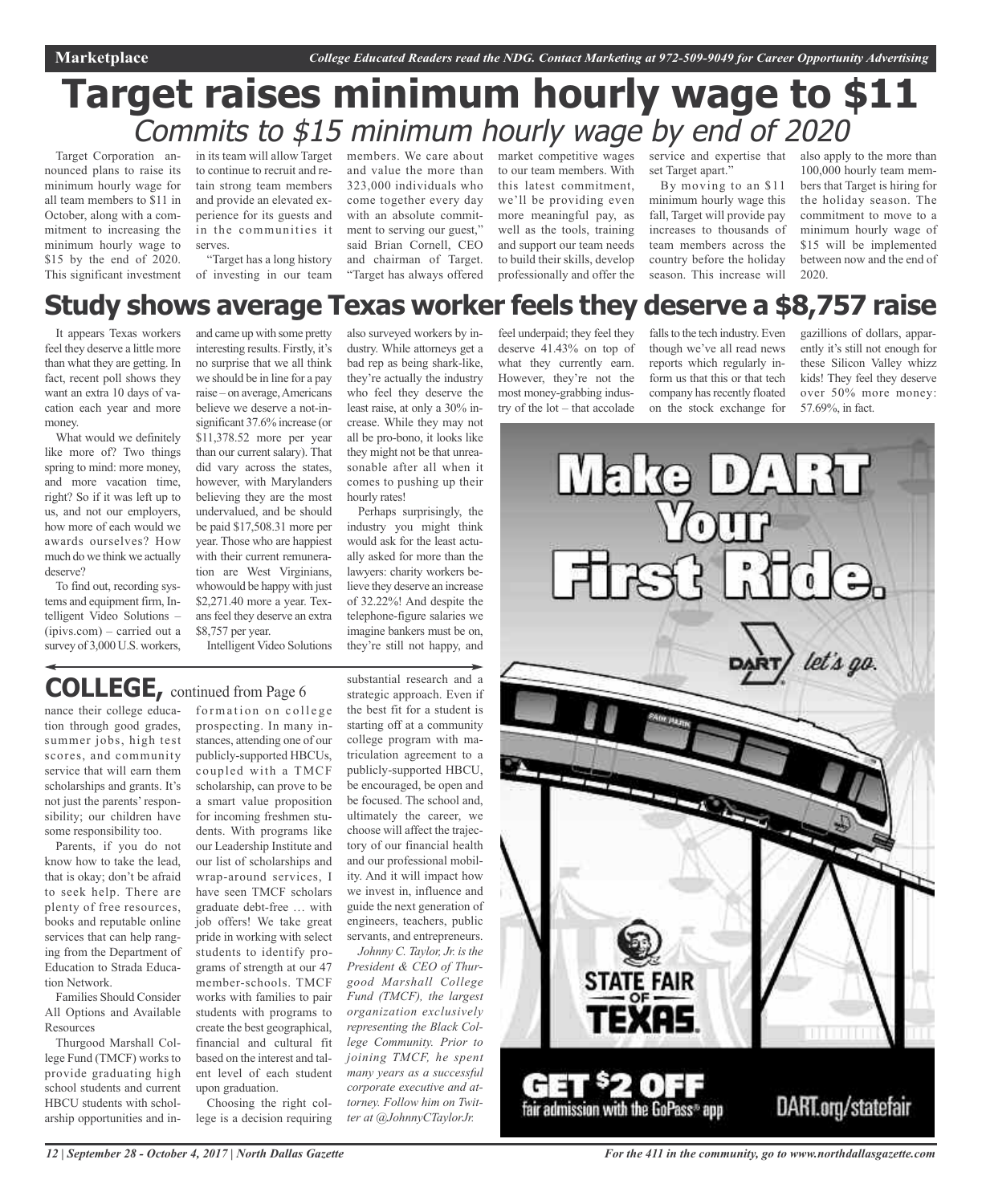## **Upcoming DFW area job fairs**

### **Oct. 4 100,000 Opportunities Initiative Job Fair**

Register now! Major employers will be hiring on the spot! Up to 30 national and local employers will be available to meet you and conduct onsite interviews at the Southwest Center Mall at 3662 W Camp Wisdom Rd., Dallas from 10:30 a.m. to 3:30 pm. Practice your interview skills with oneon-one coaching. Create or improve your resume with personalized support. Get help with job applications. Learn about options to earn your high school equivalency and explore college options. Find a mentor, a job training program, and much more!

### **Oct. 11**

**Dallas Job Fair** Come meet with hiring managers from local, national, and Fortune 500 companies for free at our Dallas Job Fair. You will be meeting with decision makers face to face, so wear a suit and dress for success.

Update your resume and bring 15+ copies to be able to offer a resume to every manager you speak with. There might be companies and industries you are not familiar with, but take the time to speak with them.

It might be your dream job. The fair will be held from 9:00 a.m. – 12:30 p.m. at the Sheraton Dallas Hotel by the Galleria at 4801 Lyndon B. Johnson Freeway, Dallas, TX 75251.

**Oct. 12 The Power of Money: Career Fair** The Council for Inclusion

Cowboys were emphatic with their decision, with owner Jerry Jones and Garrett kneeling down and locking arms with their players. **COWBOYS,** continued from Page <sup>9</sup>

The reason that I'm particularly proud of this team and the coaches that coached them is because we all agreed that our players wanted to make a statement about unity and we wanted to



in Financial Services continues "The Power of Money" Financial Series with a Career Fair! There will be employers from many sectors of the Financial Services industry! Upload your resume onto www.councilforinclusion.c om today! Need help with your resume or tips for a successful interview? Experts will be there to guide you to "Get The Job"! The fair lasts from 6 p.m. to 9 p.m. and will take place at 8737 King George Drive #200, Dallas 75235.

### **Oct. 12 Best Hire Career Fairs – Dallas Job Fair**

Open the doors of opportunity when you meet and interview with the top hiring companies in Dallas. This career fair will allow you to learn about the businesses that are hiring and what their hiring needs are. Tired of sending your resume over the web to get no responses back? Put a face with a name and make a great first impression. Register today, and you could get hired live at our next career fair in Dallas. Be prepared to interview with hiring managers and recruiters from the top hiring companies in Dallas. Dress to impress and bring plenty of resumes. The fair will be held from 11:00 a.m. – 2:00 p.m.

at the Doubletree by Hilton Hotel at 2015 Market Center Blvd, Dallas, TX 75207.



Companies in the Dallas area are hiring for thousands of positions! Finding the right job can be a challenging process. This is why we built a face-to-face event to allow you to interact directly with the hiring company at the Hilton Garden Inn at 1001 W President George Bush Hwy, Richardson from 10 a.m. to 1 p.m. We always recommend bringing 10-15 resumes. Employers aren't focused just on what you're wearing as much as they are looking to see how committed you are to doing your best.

#### **Oct. 19 Dallas Career Fair by Choice Career Fairs**

Do you have a resume, but aren't getting called for interviews? If so, it means your resume needs improvement to catch the attention of hiring managers. Bring a copy of your resume and receive a 10 minute resume consultation. Find out about small changes that can make a big difference in getting your resume noticed. You'll meet face-to-face with hiring de-

### **TISEO PAVING COMPANY** 419 E. Hwy. 80, Mesquite, TX 75150 Tel: (972) 289-0723 Fax (972) 216-5637

www.tiseopaving.com

Performing Concrete Street Paving in the Metroplex Area We Accept Subcontracting Bids For All Public Works Projects in the Dallas Area. We Are Accepting Applications for Concrete Mixer Drivers and Heavy Equipment Mechanics

**Equal Opportunity Employer** 

cision-makers from some of the areas top employers. Dress professionally and

bring plenty of resumes, because they're here to hire. Walk in and start interviewing, it's that simple. Save time, money and effort interviewing with multiple companies in one day at one location. Many of these companies have several openings and are eager to meet with you. You're no longer just a piece of paper. Attend the career fair and get in front of decision makers. The fair will be held from 11:00 a.m. to 2:00 p.m. at the Hilton Arlington at 2401 E Lamar Blvd, Arlington, TX 76006.

#### **Oct. 26 Dallas Career Fair by Choice Career Fairs**

You'll meet face-to-face with hiring decision-makers from some of the areas top employers.

Dress professionally and bring plenty of resumes, because they're here to hire. Walk in and start interviewing, it's that simple. Save time, money and effort interviewing with multiple companies in one day at one location. Many of these companies have several openings and are eager to meet with you. You're no longer just a piece of paper. Attend the career fair and

get infront of decision makers. The fair will be held from 11:00 a.m. to 2:00 p.m. at the Comfort Inn & Suites Plano at 700 East Central Parkway, Plano, TX 75074.

#### **Nov. 1 Arlington Career Fair by National Career Fairs**

Ready for a new career? National Career Fairs is under new ownership and we are driving employers and future employees together faster then ever before. we are helping America get back to work! The fair will be held from 11:00 a.m. to 2:00 p.m. at the La Ouinta Inn  $&$  Suites – Arlington at 825 N. Watson Rd, Arlington, TX 76011.

### **Nov. 16 Plano Career Fair by National Career Fairs**

Are you looking for a job? Are you tired of sending resumes left and right and never getting an answer? If you are, dress in your best professional clothes, bring resumes and visit our Plano Career Fairs. You will have the opportunity to meet top employers and to interview for several positions during the course of the day, meeting the people who make the hiring decisions. You will save a lot of time since there will be no need to craft a customized personal statement for each company you visit:

You'll be able to tell them why you wish to work for them, and you'll have the chance to sell yourself. Our employers send their managers to carry out onsite interviews. Don't wait for someone to call you for an interview. Sign up for our next career fair and give off a first impression that makes a lasting career. The fair will be held from 11:00 a.m. to 2:00 p.m. at the Comfort Inn & Suites at 700 Central Parkway East, Plano, TX 75074.



THE CITY OF IRVING'S NEXT CIVIL SERVICE ENTRANCE EXAM

### *www.cityofirving.org*

*The City of Irving does not discriminate on the basis of race, sex, religion, age or disability in employment or the provision of services.*

make a statement about equality," Jones said. "They were very much aware that that statement, when made or when attempted to be made, in and a part of the recognition of our flag, can not only lead to criticism but also controversy."

Elliott noted that the goal was to strike a chord of togetherness and free speech.

*For the 411 in the community, go to www.northdallasgazette.com*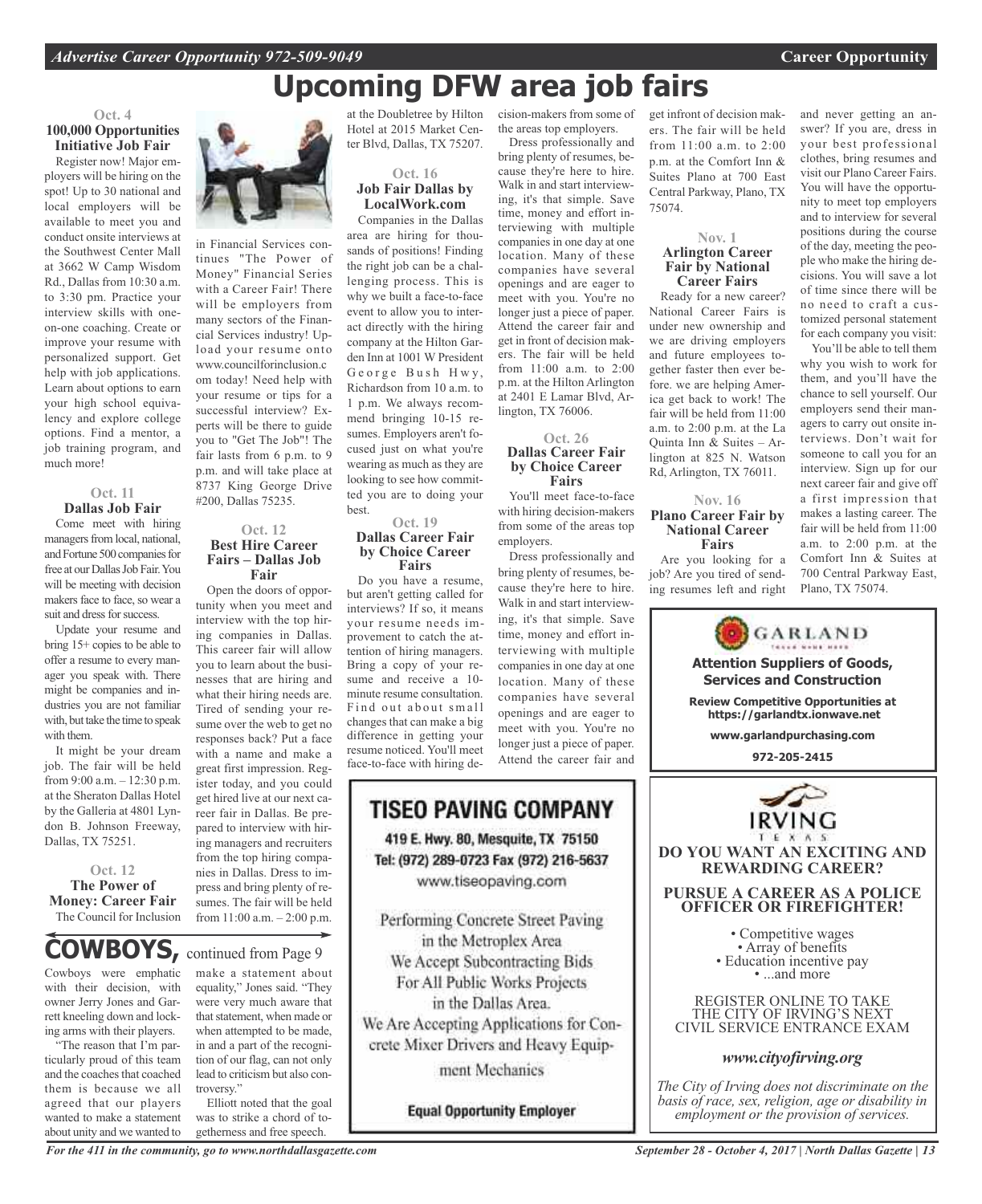### **Church Happenings www.NorthDallasGazette.com**

#### **BETHEL BIBLE FELLOWSHIP, CARROLLTON (A PLACE TO BELONG)**

*NOTICE: Pastor Woodson serves the community by providing "Professional Therapy and Counseling Services" on a "Sliding Fee" scale. To schedule an appointment call the Pastoral Counseling Center at 972-526-4525 or email the church at www.bethelbiblefelloswhip.org*

Discover Hope and Help for daily living; and, you don't have to be a member to come. The Connect-2-Reflect (C2R) meetings are held in comfortable and relaxed homes, one in Carrollton and one in Plano, refreshments are served. Call the church for details.

#### **October 1, 9:45 a.m.**

You're invited to our Sunday "Prayer and Meditation" at 9:45 am. You will be blessed and inspired. You don't want to miss this! And, join us in our one hour only Sunday's Bible Study at 12 Noon, continuing on the book of Ephesians with other supporting chapters and verses.

**October 4, 7 p.m.** Join us in Wednesday's Prayer and Bible Study Class with Pastor Brenda Patterson, Senior Pastor Woodson, Pastor Larry

Gardner, Pastor Bernadette and others conducting a new study on the book of Ephesians with supporting chapters and verses. Spiritual maturity is God's desire for you; it's Time to Grow in the Word of God.

Dr. Terrance Woodson, Senior Pastor 1944 E. Hebron Parkway Carrollton, TX 75007 972-492-4300  $w w w.$ be the  $l$ bible felloswhip.org

### **FELLOWSHIP CHRISTIAN CENTER CHURCH IN ALLEN "THE SHIP"**

 $\mathcal{L}_\text{max}$  and  $\mathcal{L}_\text{max}$  and  $\mathcal{L}_\text{max}$ 

**October 1, 8 a.m.** Join us in our Sunday Morning Services as we praise and worship God in the Joycie Turner Fellowship Hall; followed by our Sunday Worship Services; and bring someone with you, you will be blessed.

### **October 4, 7 p.m.** Join us in our Wednesday's 12 Noon-Day Live, Prayer and Bible Study and/or our Wednesday Night Live, Prayer and Bible Study at 7 p.m. to learn more about God's Word. Be encouraged by God's plan for your maturity and His glory; and most of all; be prepared to grow.

*Church Happenings is a weekly calendar ofreligious services produced by the North Dallas Gazette.*

*To make additions or corrections to the calendar, contact: religion@northdallasgazette.com*

Dr. W. L. Stafford, Sr., Ed. D. Senior Pastor 1609 14th Street Plano, TX 75074 972-379-3287 www.theship3c.org

### **INSPIRING BODY OF CHRIST CHURCH, Let's Go Fishing! MATTHEW 4:19**

 $\mathcal{L}=\mathcal{L}^{\mathcal{L}}$  , where  $\mathcal{L}^{\mathcal{L}}$  , we have the set of the set of the set of the set of the set of the set of the set of the set of the set of the set of the set of the set of the set of the set of the set of

**September 29, 7 p.m.** All men are invited to Men's Ministry meeting each Friday night at 7 p.m., (IBOC promotes proactive male leadership.)

#### **October 1, 10 a.m.** You're invited this Sunday

as we praise, worship, honor and magnify God's Holy name in songs and the spoken word.

### **October 4, 7 p.m.**

Join us in Monday School as we grow in God's Word and learn what God has to say to us.

Pastor Rickie Rush

## **MT. OLIVE CHURCH OF PLANO** 300 Chishoim Pl. Plano, TX 75075 972-633-5511

Answers you need, Hope for today

Church.

is waiting for you... · Sunday School for all ages 8:30 am



· Wednesday Night Service 7:00 pm



Pastor



asior Sam<br>Sun. 9:00pm-10:00pm<br>103.7 FM THE WORD

5:30pm

972-633-5511 www.mocop.org  $\overline{\phantom{a}}$  , where  $\overline{\phantom{a}}$ 

7701 S Westmoreland Road

**MT. OLIVE CHURCH OF PLANO (MOCOP) (Uniting the Body of Christ Among Nations)**

**October 1, 10 a.m.** Join us for Morning Worship Service as we praise and worship God for His Honor and His glory; and don't forget to comeback at 7 p.m. for our Brazilian

**October 4, 7 p.m.** You're invited to our Wednesday's Bible Study class; you will learn what God has to say to us. Come to be encouraged by God's plan for your spiritual growth and His glory.

Pastor Sam Fenceroy Senior Pastor and Pastor Gloria Fenceroy 300 Chisholm Place Plano, TX 75075

Dallas, TX 75237 972-372-4262 www.Ibocchurch.org  $\mathcal{L}_\text{max}$  and  $\mathcal{L}_\text{max}$  and  $\mathcal{L}_\text{max}$ 

#### **SHILOH MBC IN PLANO (WHERE COMMUNITY BECOMES FAMILY)**

Come and connect to God through Shiloh; grow in Christ through the study of God's Word; and Serve God through service to each other and to the world. John 12:26.

#### **October 1, 8 a.m. And 11 a.m.**

Join us for our morning services; you will enjoy the fellowship during our 8 a.m. and in the 11 a.m. Worship Services.

### **October 4, 7 p.m.**

You're invited to our Wednesday's Bible Study to learn more about God's Word. Come and be encouraged by God's plan for your maturity and growth; it's all for His glory and His honor. We are, "Growing in Christ through the study of His Word."

Our church ministries offer opportunities for motivation and growth; join us and see. Be blessed of the Lord.

Dr. Isaiah Joshua, Jr. Senior Pastor 920 E. 14th Street Plano, TX 75074 972-423-6695 www.smbcplano.org



NDG now has a "Special Advertising Package"for churches and non-profit organizations that need to let the community know about your Special Event.

### Opportunity You Can Measure...

### **Church Events**

- Church Anniversary
- Pastor's Anniversary
- Women's Day
- Men's Day

### **Non-Profit Org. Events**

- Fundraisers
- (Concerts)
- Special Events
- (Personal or Community)

### Special Rate \$199

(Black & White, per insertion) Ad size - 4.905"x 6"(Quarter Page, B&W) (NOTE: Color Ad \$75 extra per inserion) Production disclaimer - NDG ad meake-ready is not included in promotion. Layout/production of "copy ready"ad will be a nominal extra cost. E-mail ad copy to: Marketing@NorthDallasGazette.com or call our Marketing Department today! -509-9



*14 | September 28 - October 4, 2017 | North Dallas Gazette*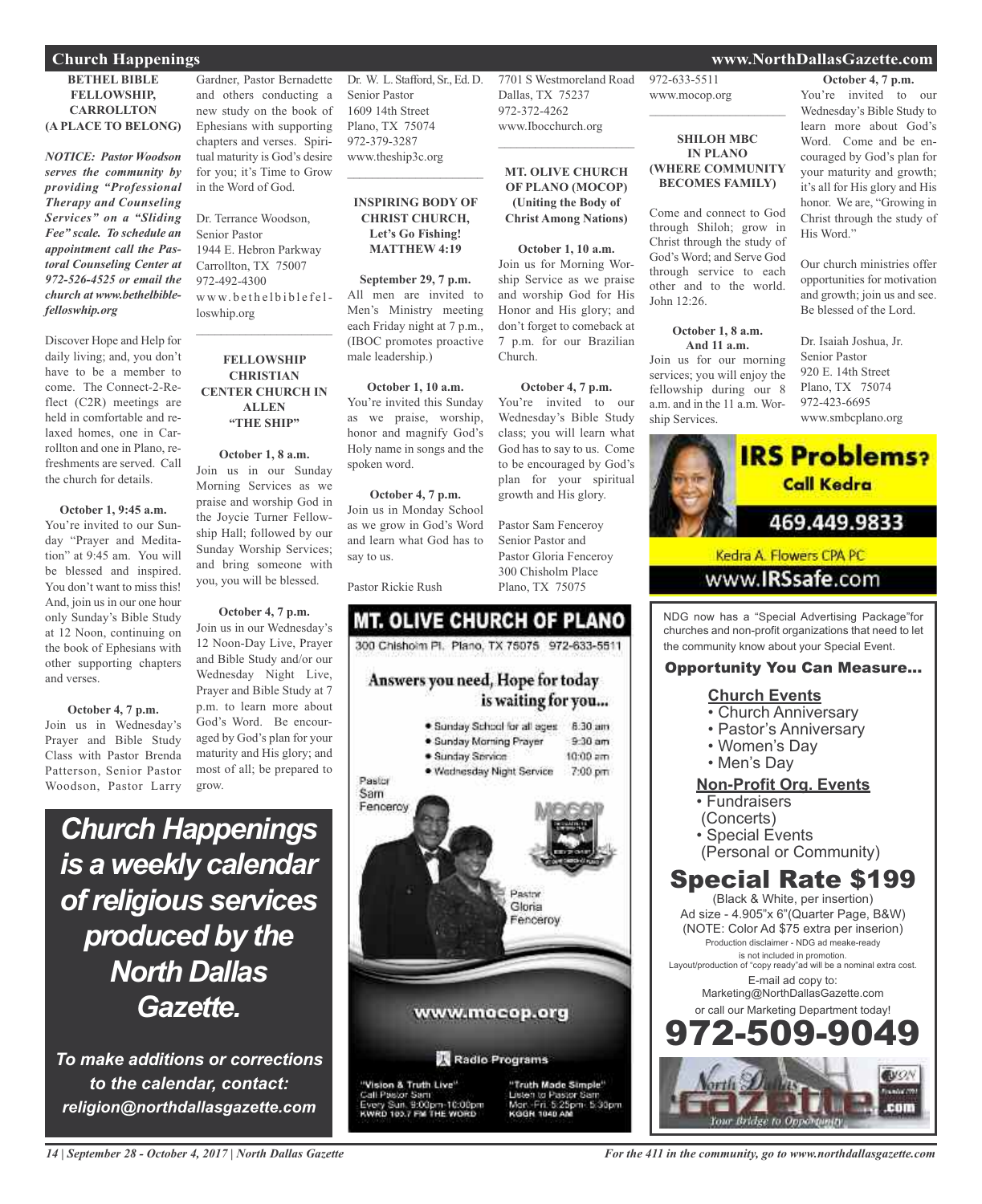# **Our staff as our protector**



*Send email to: businessoffice@ northdallasgazette.com to sign up for Sister Tarpley's weekly electronic newsletter.*

*"The Amalekites came and attacked the Israelites at Rephidim. Moses said to Joshua, 'Choose some of our men and go out to fight the Amalekites. Tomorrow I will stand on top of the hill with the staff of God in my hands'"* **Exodus 17:9**.

Moses' staff represented his vocation as a shepherd. When God first met Moses' in the desert at the burning bush, He told him that He was going to use his staff to perform miracles and bring a people out of slavery.

God related to Moses

through his vocation as a shepherd. Moses later faced one of his enemies in the new land, the Amalekites.

God told him to go to the top of the mountain and hold his staff up to heaven. As long as his staff was outstretched to heaven, Israel would win the battle. But if it was not uplifted, they would suffer defeat.

*"So Joshua fought the Amalekites as Moses had ordered, and Moses, Aaron and Hur went to the top of the hill. As long as Moses held up his hands, the Israelites were winning, but whenever he lowered his hands, the Amalekites were winning."*

### **Exodus 17:10-11**.

Isn't this an interesting picture? When we raise our "staffs" up to the Lord, He becomes our protector. He

### **VICTORIA,** continued from Page <sup>10</sup>

fill the film's first half with blow-by-blow comic relief and well-placed humor. Ali Fazal as Abdul, however, is completely unremarkable and flat, portraying the character as a saintly figure whose morality and wisdom is beyond question. Fortunately, the rest of the cast (including the likes of Eddie Izzard and the BAFTA award-winning Michael Gambon) counterbalance the lackluster performance effectively.

All in all, the film provides an easy-viewing ex-

perience that hits you with humor and heart-warming moments at the beginning and leaves you with sadness and moments of heartbreak right at the end. The elaborate sets and majestic scenes of India and the English countryside serve as lush backdrops to a story that, up until recently, had never been told. If this film accomplishes anything, it at least proves that it's a good thing that has changed.

Victoria & Abdul opens in select theaters nationwide Friday, Sept. 29.



*For the 411 in the community, go to www.northdallasgazette.com*

is our defender. As long we offer up our staffs before the Lord, He can work through it.

> He works on our behalf. When we lower it, we lose the blessing of God. When God told Moses He was going to use his staff to bring a people out of bondage, he first had to lay his staff down on the ground.

God changed it into a snake and then God told Moses to pick it up by the tail. God was telling Moses

to take authority over the serpent in this prophetic act. When Moses picked up

the staff, the scripture tells us it is no longer Moses' staff, but it is now the staff of God.

My Christen friend, the lesson for us is to continually offer up our lives to the Lord and see His protection and blessing upon us as we continually raise our lives to the Lord for His use.

Tell God that for every hurt, every fear, every worry, every need, there is a remedy--through the power of the Resurrection, the presence of the Holy Spirit, and the care of the Almighty, and everything is going to be all right.

As long as God is in control of your life, everything is going to be all right. I hold to the Savior's invitation to "come unto me, all ye that labor and are heavy laden, and I will give you rest.

Take my yoke upon you, and learn of me; for I am meek and lowly in heart: and ye shall find rest unto your souls.

For my yoke is easy, and my burden is light"  $(M$  at the w  $11:28-30$ . Praise the Father, for loving you so much that He sent His only begotten son, full of grace and truth, to take our sins upon Him that we might be made righteous in God's sight.

Thank You God, for the tremendous sacrifice, for Your love and mercy, for life eternal, for being all that really matters--for being our Remedy. Tell God that you I love Him, In the name of Jesus.

Pastor Rickle G. Bush.





Inspiring Body // Christ no